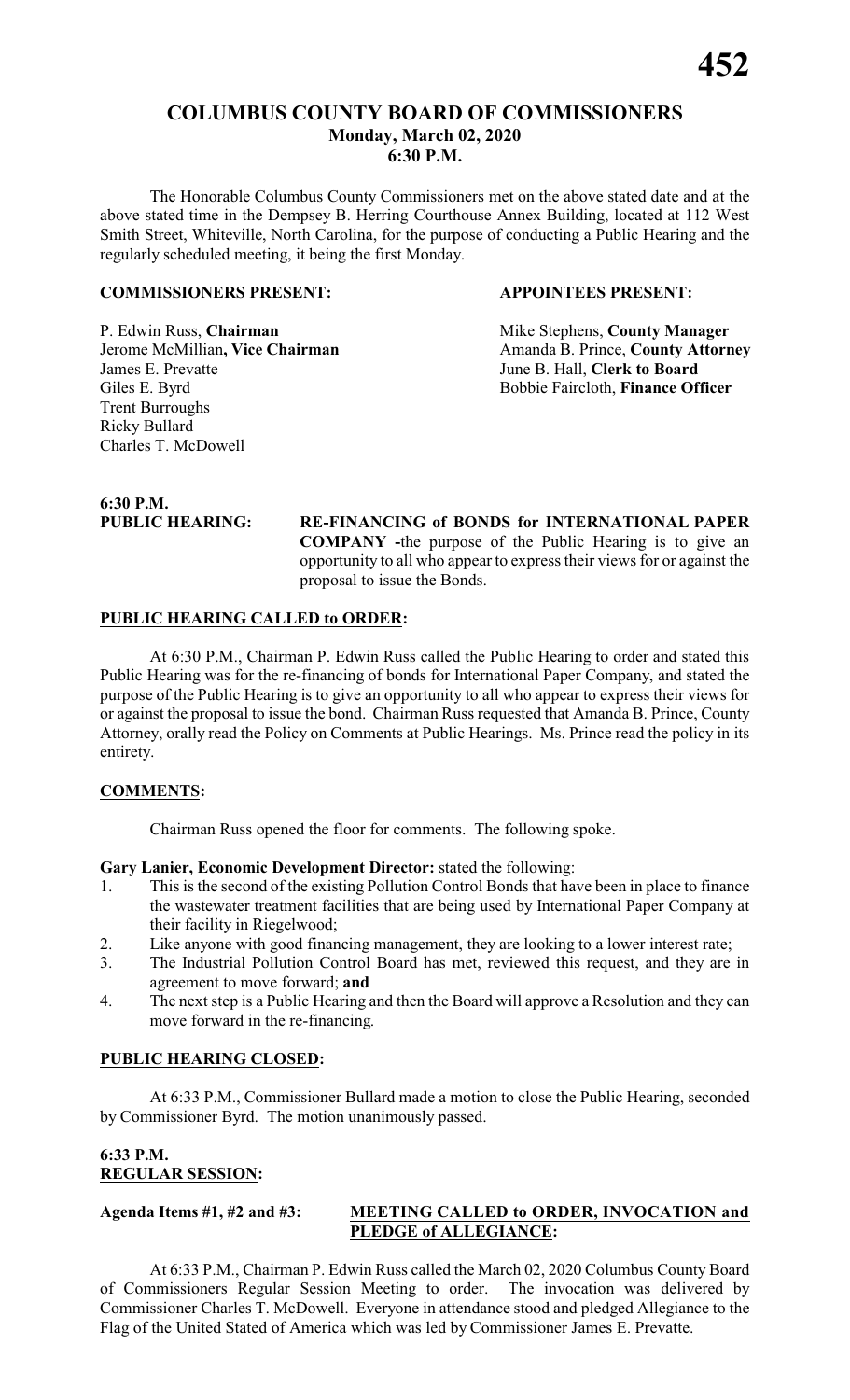# **AGENDA ADD-ON:**

Commissioner Bullard made a motion to add the Resolution Requesting House Bill 966 Enacted into Law to the March 02, 2020 Agenda as Agenda Item #5A, seconded by Commissioner McDowell. The motion unanimously passed.

# **Agenda Item #4: BOARD MINUTES APPROVAL:**

Vice Chairman Jerome McMillian made a motion to approve and adopt the February 17, 2020 Regular Session Board Meeting Minutes, as presented, seconded by Commissioner Charles T. McDowell. The motion unanimously passed.

# **Agenda Item #5: PUBLIC INPUT:**

Chairman Russ open ed the floor for Public Input. The following spoke.

1. **Howard Lofton Cox, Jr., 2133 Howard Cox Road, Tabor City, NC 28463:** stated the following:

-I would like a non-binding Resolution put on the voting ballot this fall for the citizens to vote on the commissioners to be elected by districts or county wide; **and** -The Beaver Committee is not working very well and needs to be revamped.

2. **Lynne Thompson, 411 River Road, Tabor City, NC 28463:** stated the following:

-I know the Commissioners do not control the Board of Education;

-I would like to address the closing of Guideway School;

-I know that several General Statutes have been broken with our Board of Education;

-N.C.G.S. 115C-272 states that the superintendent should reside in the county they are employed in;

-N.C.G.S. 115C-246 states that school buses should maintain the same bus route assigned at the beginning of the year;

-Guideway School had a school bus taken away and some of our students are riding for 1 ½ hours one way;

-Consolidation of districts - in N.C .G.S. 115C-72, it states that when they talk about closing schools, they need to take several things into consideration;

-Guideway has gained ten (10) new students in the last two (2) weeks; **and**

-I would like for you to take these legalities into consideration and I thank you for your time.

3. **Eric Lee Thompson, 21541 Dolph Lewis Road, Cerro Gordo, NC:** stated the following: -There is no adequate parking for jurors or no designated parking area;

-If you set on the front row of the jury box you have to set sideways; **and**

-There is only one (1) door to be used by both parties, and there needs to be two (2) doors.

### 4. **George Douglas Smith, Jr., 156 Brown Maultsby Road, Whiteville, NC 28472:** stated the following:

-The County Manager is allowing a citizen to come into the Administration Building and obtain information of sorts, which end up on Facebook in a manner they choose;

-The information placed on Facebook is resulting in much argument among the readers and not always totally accurate; **and**

-This needs to be looked into and handled in the mot appropriate manner.

### 5. **Kevin Harrelson, 418 Timber Cove, Whiteville, NC 28472:** stated the following:

-The social media is the devil's den, and results in much confusion among people who spends their time reviewing the contents;

-The contents of the social media is not always accurate and factual; **and**

-Based on the photograph displayed on social media, our tax money does not need to be spent on topics of this nature, and it needs to be brought to an end.

6. **Michael R. Walker, 1156 Fred Powell Road, Whiteville, NC 28472:**stated the following: -I have been in Columbus County for six (6) years;

-Everywhere you go and state the county's name you are from, they know what is going on with the Governing Body;

-It is election year, and the people that put you into office can take you out of office; **and** -Everybody's respect should be shown for Sheriff Greene as an elected official, and he should not be referred to only as Jody.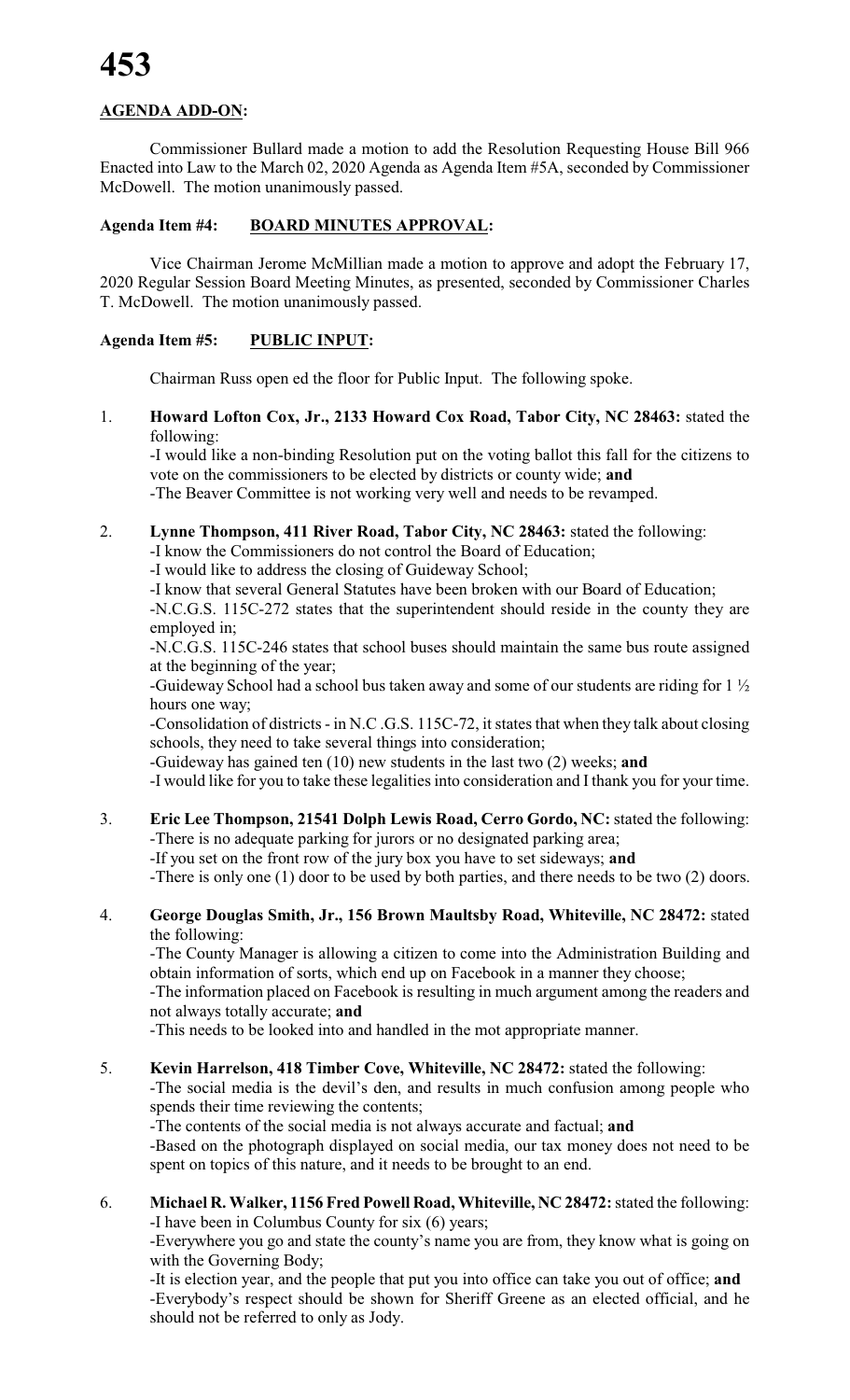7. **Brandon Patrick, 780 F.M. Watts Road, Whiteville, NC 28472:** stated the following: -Let me make one thing clear, we are sick and tired of the corrupt, the non-transparent circus

that you call the Board of Commissioners;

-You hired a County Manager that has multiple secrets;

-He associates with people like Calvin Norton who leaks information out about all kinds of things before anyone else can see it, especially about Animal Control;

-We are Native Americans, we are not half-breed mutts; **and**

-You guys put this man in charge, and you guy are the ones that will have to take him out.

8. **Ronnie Fisher, 15428 Smyrna Road, Whiteville, NC 28472:** stated the following: -All that I have seen at the Animal Control Department has been very positive; **and** -On social media, no one needs to be called deflammatory slang names.

# **Agenda Item #5A: RESOLUTION - RESOLUTION REQUESTING HB966 ENACTED INTO LAW:**

Commissioner Ricky Bullard requested the following Resolution be approved and adopted by the Board.

# **RESOLUTION REQUESTING HOUSE BILL 966 ENACTED INTO LAW**

**WHEREAS,** House Bill 966 passed in the North Carolina General Assembly in June, 2019, and Governor Cooper subsequently vetoed that Bill; **and**

**WHEREAS,** a workable solution has not been reached between the parties involved; **and**

**WHEREAS,** in House Bill 966, there is the following funding items that would benefit Columbus County:

| <b>FUNDING AMOUNT</b> | <b>ITEM</b>                                                                                                                        |
|-----------------------|------------------------------------------------------------------------------------------------------------------------------------|
| \$10,632,523          | Capital Improvement Projects at local school administrative units<br>for new construction or rehabilitation of existing facilities |
| \$2,000,000           | Assistance with renovation and repair of courthouse                                                                                |
| \$10,000              | Columbus County Senior Centers for purchase of a new van to be<br>shared by the seven (7) Senior Centers                           |
| \$15,000              | <b>Emergency Management</b>                                                                                                        |
| \$335,000             | Sheriff's Office                                                                                                                   |
| \$20,000              | Sheriff's Office to purchase all-terrain vehicles                                                                                  |
| \$500,000             | Southeastern Regional Medical Center to develop and administer<br>a telehealth pilot program                                       |
| \$100,000             | Town of Tabor City for a directed grant                                                                                            |
| \$100,000             | Town of Chadbourn for a directed grant for downtown renovation<br>and demolition projects                                          |
| \$50,000              | Town of Cerro Gordo for town hall projects                                                                                         |
| \$25,000              | Town of Cerro Gordo for town hall repurposing                                                                                      |
| \$6,000,000           | Town of Fair Bluff for a directed grant for carious disaster<br>recovery projects                                                  |
| \$50,000              | Town of Whiteville for a directed grant to the Community CPR<br>organization for programmatic support                              |
| \$25,000              | Acme-Delco-Riegelwood Fire-Rescue, Inc. for the purchase of a<br>generator                                                         |
| \$5,000               | Buckhead Volunteer Fire and Rescue for the purchase of saws<br>needed for various rescues                                          |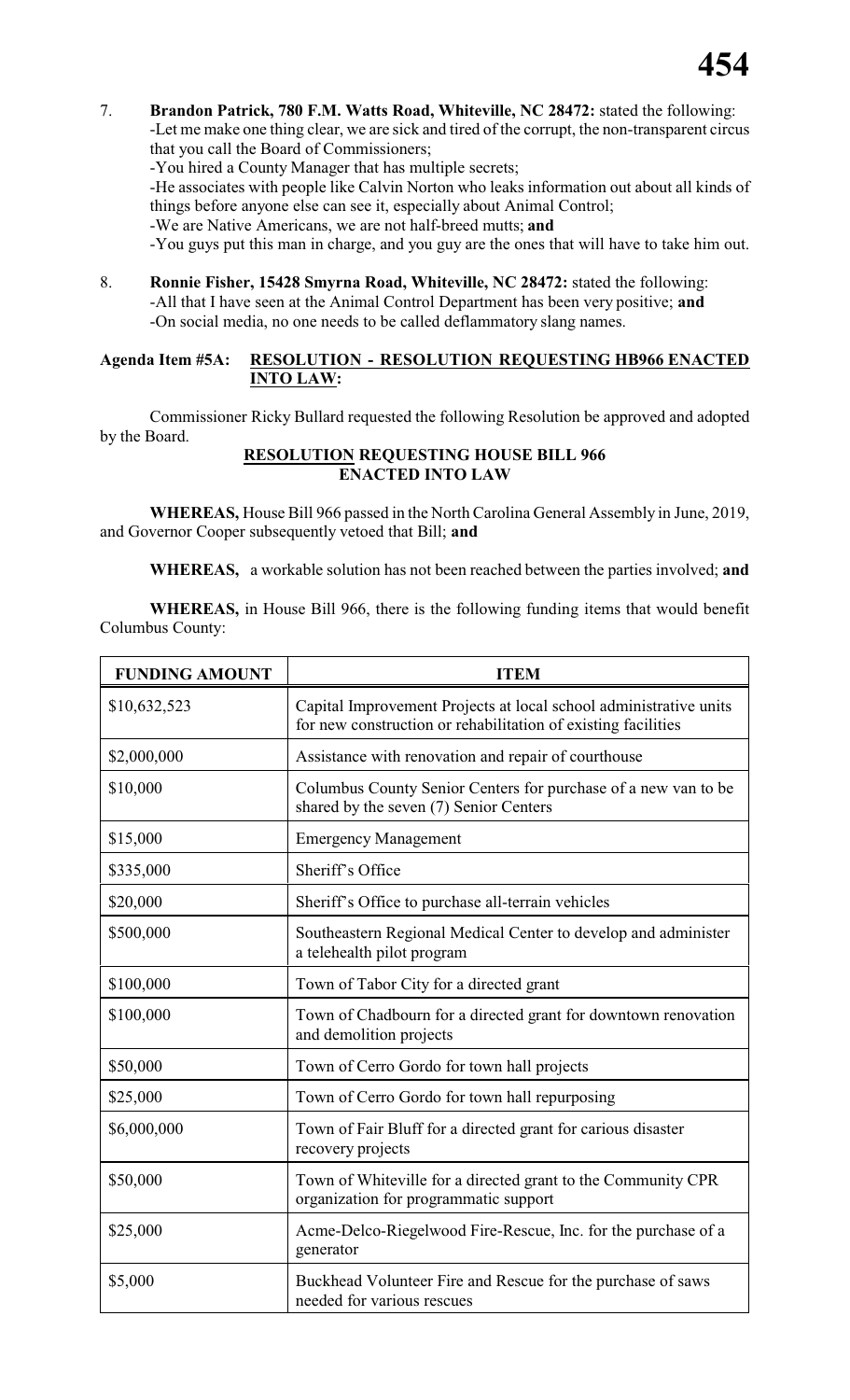| \$10,000 | Columbus Career & College Academy for technology, textbooks<br>and classroom supplies            |
|----------|--------------------------------------------------------------------------------------------------|
| \$10,000 | White Marsh-Welches Creek Community VFD to cover their<br>portion of the Air Packs federal grant |

**WHEREAS,** Columbus County is classified as a Tier 1 county, and these funds would benefit Columbus County's citizens tremendously.

**NOW, THEREFORE, BE IT RESOLVED** the Columbus County Board of Commissioners is calling for House |Bill 966 to be enacted into law.

# **COLUMBUS COUNTY BOARD OF COMMISSIONERS**

*/s/ JAMES E. PREVATTE /s/ TRENT BURROUGHS /s/ CHARLES T. McDOWELL* **ATTESTED BY:**

**/s/** *P. EDWIN RUSS***, Chairman** */s/JEROME McMILLIAN***, Vice Chairman** */s/ TRENT BURROUGHS /s/***/** *RICKY BULLARD* **/s/** *JUNE B. HALL***, Clerk to the Board**

**/s/** *MICHAEL H. STEPHENS***, County Manager /s/** *AMANDA B. PRINCE***, County Attorney**

Commissioner Bullard made a motion to approve and adopt the Resolution Requesting House Bill 966 Enacted into Law, seconded byCommissioner McDowell. The motion unanimously passed.

### **Discussion:**

Lengthy discussion was conducted relative to the three (3) municipalities that were not included in this bill as follows: Lake waccamaw, Bolton and Sandyfield. In addition, four (4) fire departments, in the eastern end of the county, were not included as follows: Lake Waccamaw, Hallsboro, Bolton and St. James, and they need to be. If this bill is at the stage to allow, it needs to be amended, and if it cannot be amended, a bill needs to be introduced to include the three (3) aforementioned municipalities and four (4) aforementioned fire departments in the eastern end of the County.

# **MOTION:**

Commissioner Byrd made a motion for a letter to be prepared and mailed Representative Brenden Jones, and request that he prepare a Resolution that will include three (3) municipalities and four (4) fire departments in the eastern end of the County that were not included in House Bill 966, seconded by Commissioner Bullard. The motion unanimously passed.

# **Agenda Item #6: PRESENTATION - COLUMBUS COUNTY TRANSPORTATION PLAN:**

Patrick Flanagan, Regional Planner, Cape Fear Council of Governments, presented the draft recommendation maps for the transportation plan.

- 1. Cape Fear Rural Planning Organization (RPO) established by law (NCGS 136.210 through 136-213);
- 2. Serves an area including 3 counties and 25 municipalities;
- 3. 4 Core responsibilities:

-Developing, in coordination with NCDOT, local and regional multimodal transportation plans;

-Provide a forum for public participation in the transportation planning and project development process;

-Develop and prioritize transportation projects for the Strategic Prioritization Process (SPOT) and the State Transportation Improvement Program (STIP; **and**

-Provide transportation related information to local governments and interested organizations and citizens;

- 4. RPO Structure: -Technical Coordinating Committee (TCC); **and** -Transportation Advisory Committee (TAC);
- 5. Board adoption only includes the 4 multi-modal CTP maps (highway, public transportation / rail, bicycle, pedestrian) and a cover sheet;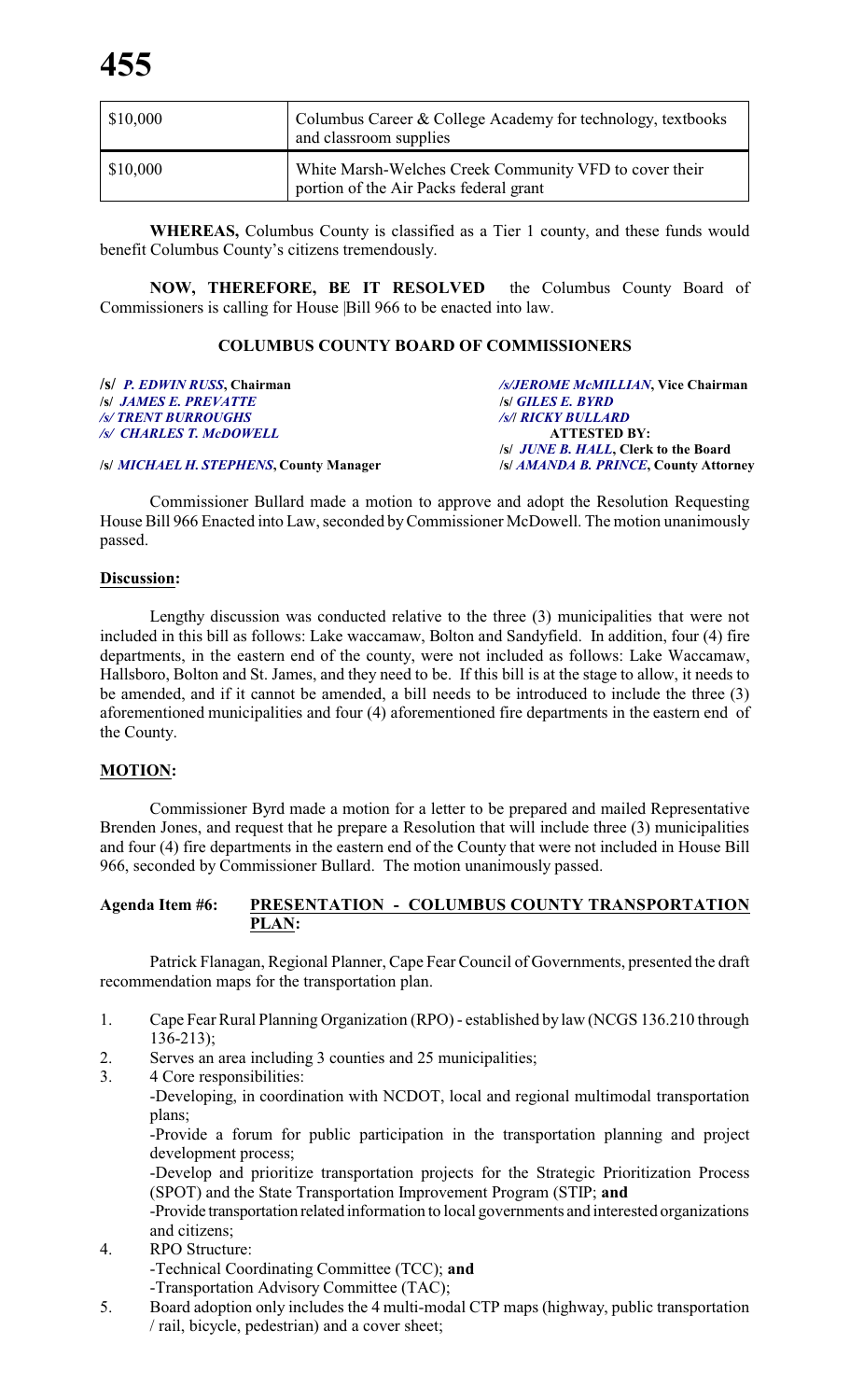- 6. Where are we in the Process? -Establish CTP Steering Committee -Develop CTP Vision -Collect/Project/Endorse Data -Analyze Deficiencies -Develop Alternatives -Recommended Plan -Adoption -Technical Report -Corridor Protection -Programming;
- 7. Draft Columbus County CTP Recommendations;
- 8. Unaddressed Deficiencies;
- 9. Major Highway Recommendations; **and**
- 10. Minor Widening and Other Operational Improvements.

# **Agenda Item #7: SAVINGS SON MINISTRY - DISCUSSION:**

Colton and Joshua Torbich delivered the following discussion on the Savings Son Ministry.

### Colton:

-Six (6) years ago I had an addiction, and I am from Columbus County, and had to find help outside of Columbus County;

-Columbus County does not have a 24 hours 7 days a week supervised and residential program to help people with addictions;

-We have helped thirty-five (35) guys since we started;

-We are partnering with Brunswick Christian Recovery Center;

-We need to all pull together to help this program;

-We are seeking funding.

### **Joshua Torbich, Executive Director:**

-I experienced addiction at 22 years old and sought help;

-We service four (4) counties - Pender, New Hanover, Brunswick and Columbus Counties;

-The two (2) major areas of concern are cost and child care;

-We are fixing to open a Family Care Center and a twenty-eight (28) bed women facility;

-We have no steady pipeline for funding; **and**

-We all need to pull together and stand behind the projects to help our citizens with addictions.

### **Agenda Item #8: PRESENTATION - MEN and WOMEN UNITED for YOUTH and FAMILIES:**

Randolph Keaton delivered the following information on the Men and Women United for Youth and Families.

- 1. I am the Director of Men and Women United for Youth and Families located in Delco in the eastern end of the County;
- 2. We are a small non-profit and started in 2006;
- 3. I am now a Councilman in Sandyfield;
- 4. We invite folks from Bladen, Columbus and Brunswick Counties;
- 5. We have a Child Care Center and serve as a hub;
- 6. We like to help with life's sentiments;
- 7. We have classes free of charge, and an open door;
- 8. We offer youth programs and long-term recovery;
- 9. Check our website out for all of our services; **and**
- 10. We have classes at Cooperative Extension here in Whiteville.

### **Agenda Item #9: RESOLUTION - RESOLUTION OF SUPPORT FOR 988 NUMBER:**

Tracy Ward, Deputy, requested Board approval and adoption of the following Resolution of Support for 988 Number.

### **RESOLUTION of SUPPORT for 988 NUMBER**

**WHEREAS,** Columbus County has a local walk-in facility who is dealing with mental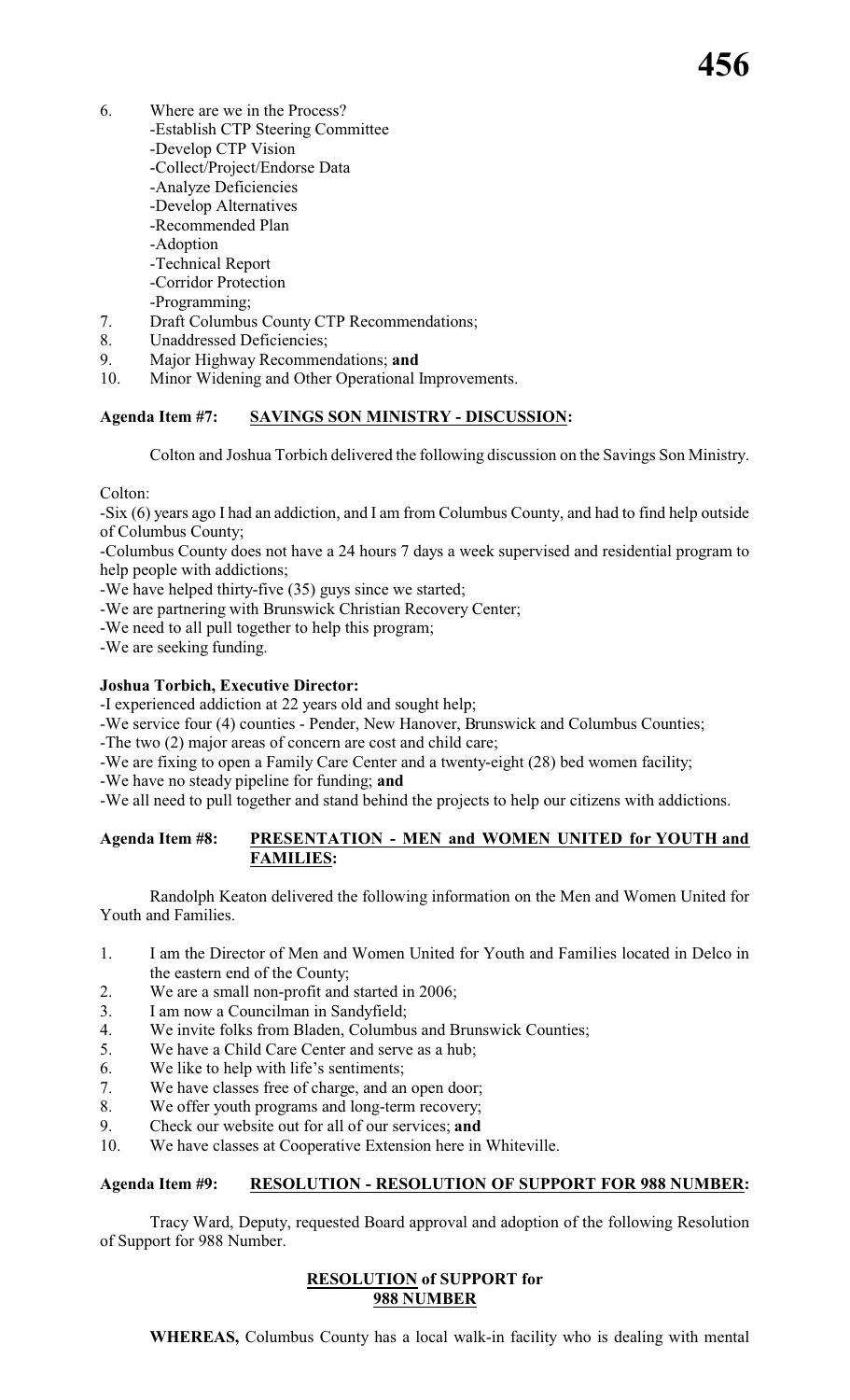health problems through behavioral health providers, for our citizens; **and**

**WHEREAS,** the telephone number presently being provided for help in times of crisis is an eleven (11) digit number, with staffed active answering; **and**

**WHEREAS,** mobile crisis providers are provided 24/365, with immediate dispatch upon request; **and**

**WHEREAS,** the presence of a kind and active voice on the end of their telephone call will help the individual caller feel more at ease to state their problem, and listen more carefully about the avenues of help that is available to them, and how to receive the help they need; **and**

**WHEREAS,** the Federal Communications Commission proposes designating 988 as the National Suicide Prevention and Mental Health Hotline Number; **and**

**WHEREAS,** the three (3) digits number will allow easy access to the help needed, and to crisis services, reduce the stigma surrounding suicide and mental health conditions, and ultimately save lives; **and**

**WHEREAS,** the 988 number will be easy to remember, easy to dial, and provide timely help to those in need.

**NOW THEREFORE, BE IT RESOLVED,** we, the Columbus County Board of Commissioners do support the designation of the 988 number as the National Suicide Prevention and Mental Health Hotline Number.

APPROVED and ADOPTED this the 2<sup>nd</sup> day of March, 2020.

### **COLUMBUS COUNTY BOARD OF COMMISSIONERS**

**/s/** *P. EDWIN RUSS***, Chairman** */s/JEROME McMILLIAN***, Vice Chairman /s/** *JAMES E. PREVATTE* **/s/** *GILES E. BYRD /s/ TRENT BURROUGHS /s/***/** *RICKY BULLARD /s/ CHARLES T. McDOWELL* **ATTESTED BY: /s/** *JUNE B. HALL***, Clerk to the Board**

**/s/** *MICHAEL H. STEPHENS***, County Manager /s/** *AMANDA B. PRINCE***, County Attorney**

Commissioner Prevatte made a motion to table this item until the next meeting due to incorrect verbiage in the document that needs to be corrected, seconded by Commissioner Byrd. The motion unanimously passed.

### **Agenda Item#10: ECONOMICDEVELOPMENT-WATERLINEEXTENSION SERVE INTERNATIONAL LOGISTICS PARK:**

GaryLanier, Economic Development Director, requested formal approval for the Columbus County EDC and Public Utilities to move forward with the 16 inch water line extension to the International Logistics Park.

Commissioner Byrd made a motion to approve the formal approval for the Columbus County EDC and Public Utilities to move forward with the sixteen (16") inch water line extension to the International Logistics Park, seconded byCommissioner Prevatte. The motion unanimously passed.

| Agenda Item #11: ECONOMIC DEVELOPMENT - RESOLUTION APPROVING in |
|-----------------------------------------------------------------|
| PRINCIPLE the REFINANCING of a PROJECT (as DEFINED              |
| HEREIN) for INTERNATIONAL PAPER COMPANY and                     |
| APPROVING the ISSUANCE by the COLUMBUS COUNTY                   |
| INDUSTRIAL FACILITIES and POLLUTION CONTROL                     |
| FINANCING AUTHORITY of its REVENUE REFUNDING BONDS in           |
| the AGGREGATE PRINCIPAL AMOUNT of not to EXCEED                 |
| \$20,000,000:                                                   |
|                                                                 |

Gary Lanier, Economic Development Director, requested Board approval and adoption of the following Resolution Approving in Principle the Refinancing of Project (as Defined Herein) for International Paper Company and Approving the Issuance by the Columbus County Industrial Facilities and Pollution Control Financing Authority of it Revenue Refunding Bonds in the Aggregate Principal Amount of not to Exceed \$20,000,000.. **(The required Public Hearing was**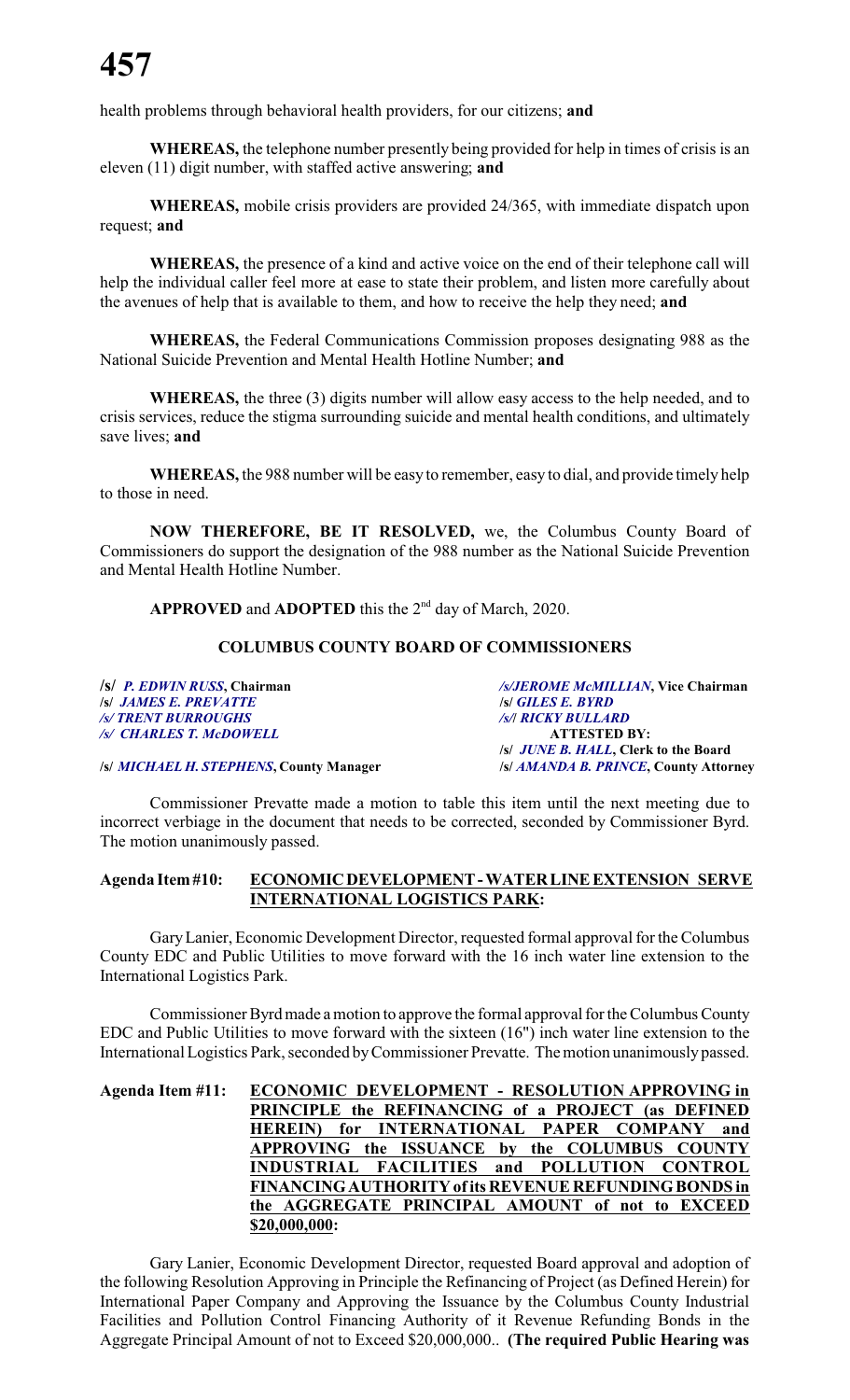## **RESOLUTION APPROVING IN PRINCIPLE THE REFINANCING OF A PROJECT (AS DEFINED HEREIN) FOR INTERNATIONAL PAPER COMPANY AND APPROVING THE ISSUANCE BY THE COLUMBUS COUNTY INDUSTRIAL FACILITIES AND POLLUTION CONTROL FINANCING AUTHORITY OF ITS REVENUE REFUNDING BONDS IN THE AGGREGATE PRINCIPAL AMOUNT OF NOT TO EXCEED \$20,000,000**

**\*\*\*\*\*\*\*\*\*\*\*\*\*\*\*\*\*\*\*\*\*\*\*\*\*\*\*\*\*\*\*\*\*\*\*\*\*\*\*\*\*\*\*\*\*\*\*\*\*\*\*\*\*\*\*\*\*\*\*\*\*\*\*\*\*\***

**WHEREAS,** the Board of County Commissioners has created a political subdivision and body corporate and politic of the State of North Carolina known as "The Columbus County Industrial Facilities and Pollution Control Financing Authority" (the "Authority"); **and**

**WHEREAS,** theAuthorityis authorized under the Industrial and Pollution Control Facilities Financing Act, Chapter 159C of the General Statutes of North Carolina, as amended (the "Act"), to issue revenue refunding bonds for the purpose of refunding any bonds then outstanding that have been issued under the provisions of the Act, and to make and execute financing agreements, security documents and other contracts and instruments necessary or convenient in the exercise of such powers; **and**

**WHEREAS,** under the American Recovery and Reinvestment Act of 2009, as amended (the "Stimulus Act"), the Authority was authorized to issue recovery zone facility bonds to finance recovery zone property (as defined in the Stimulus Act) in recovery zones; **and**

**WHEREAS,** pursuant to the Act and the Stimulus Act, the Authority issued its Recovery Zone Facility Bonds, 2010 Series A (International Paper Company Project), in the aggregate principal amount of \$20,000,000 (the "Prior Bonds") to finance the acquisition, construction or renovation of recovery zone property, including, but not limited to, pulp mill and power facilities and paper production facilities and related facilities (the "Project") at the Riegelwood Mill (the "Mill"), located in Columbus County, North Carolina (the "County"), following the designation by the Board of County Commissioners of the boundaries of the County, including the area comprising the Mill, as a recovery zone, and the allocation of a portion of the County's recovery zone facility bond limit in the amount of \$20,000,000 to the Authority and International Paper Company (the "Company") for the benefit of the Company to finance the Project; **and**

**WHEREAS,** the Authority now desires, at the request of the Company, to refinance the Project by issuing bonds to refund the Prior Bonds, and in connection therewith, the Authority authorized the issuance of its revenue refunding bonds, in the aggregate principal amount of not to exceed \$20,000,000 (the "Bonds"), to make the proceeds thereof available to the Company for such refinancing; **and**

**WHEREAS,** pursuant to the provisions of Section 147(f) of the Code, a public hearing on the proposed refinancing of the Project was held by this Board of Commissioners on March 2, 2020. Such public hearing was held pursuant to public notice published on February  $\lceil \quad \rceil$ , 2020 in The News Reporter, a newspaper of general circulation in Columbus County, North Carolina; **and**

**WHEREAS,** Section 147(f) of the Code provides that the Bonds must be approved by the applicable elected representative of the appropriate governmental unit following a public hearing pursuant to reasonable public notice in order for interest on such Bonds to be tax exempt; **and**

**WHEREAS,** the Authority has requested this Board of Commissioners to approve the Project under Sections 159C-4 and 159C-8© of the Act; **and**

**WHEREAS,** this Board of Commissioners desires to make a record by this Resolution that the Project and the proposed refinancing are approved in principle.

**NOW, THEREFORE, BE IT RESOLVED** by the Board of County Commissioners of Columbus County, North Carolina as follows:

- 1. This Board of Commissioners herebyfinds and determines that opportunity for all taxpayers, residents and other interested persons to express their views for or against said refinancing, the proposed issuance of the Bonds and the nature and location of the Project and to submit communications in writing, was provided at said public hearing.
- 2. This Board of Commissioners does hereby approve the refinancing of the Project by the issuance of bonds to refund the Prior Bonds.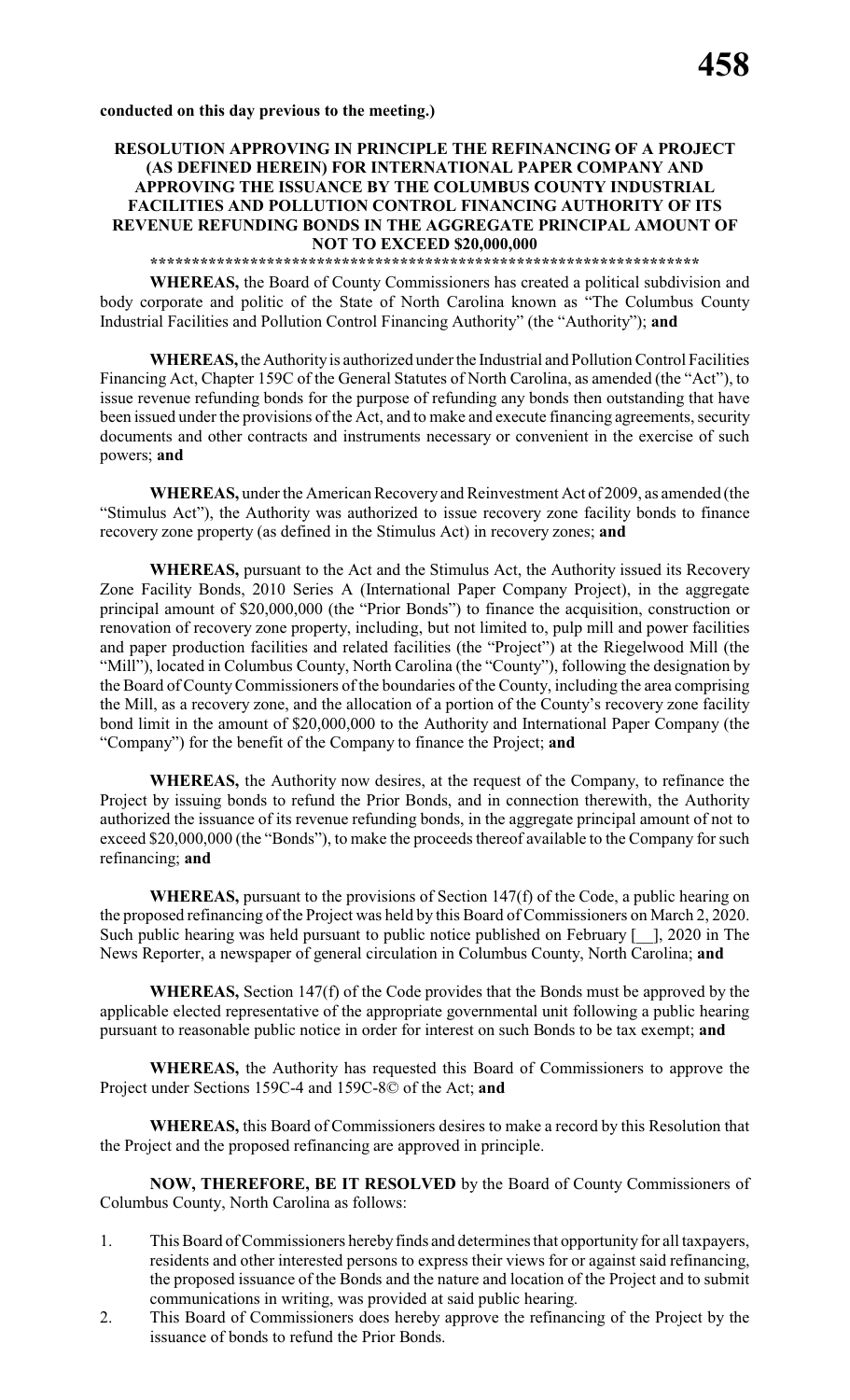- 3. The issuance of the Bonds by the Authority is hereby approved.
- 4. The prior designation of the boundaries of the County, including the area comprising the Mill, as a recovery zone and the allocation of a portion of the County's recovery zone facility bond limit to the Authority and the Company for the benefit of the Company to finance the Project is hereby confirmed.
- 5. The Bonds shall bear interest at the rate in accordance with a trust indenture between the Authority and the trustee identified therein.
- 6. This Board of Commissioners does hereby declare that this Resolution constitutes the public approval required by Section 147(f) of the Code, and approval in principle of the refinancing of the Project and issuance of the Bonds as required by the Act.
- 7. The Clerk of this Board of Commissioners is hereby authorized and directed to provide certified copies of this Resolution to the Authority, to the Division of State and Local Government Finance for the State of North Carolina, and to the Local Government Commission.
- 8. The Bonds shall not constitute an indebtedness or obligation of the County or the Authority, but the Bonds shall be payable solely from the revenues derived from the Company and pledged to the payment thereof, and no owner of any Bonds shall ever have the right to compel any exercise of the taxing power of the County or the Authority, nor to enforce the payment thereof against any property of the County or the Authority.

[Remainder of Page Intentionally Left Blank]

9. This resolution shall take effect immediately upon its passage.

# **PASSED** and **APPROVED** March 2, 2020.

# **/s/ P. EDWIN RUSS, Chairman**

# **(SEAL)**

Attest: /s/ **JUNE B. HALL, Clerk**

# **STATE OF NORTH CAROLINA ) COUNTY OF COLUMBUS )**

I, June B. Hall, DO HEREBY CERTIFY that I am the duly qualified and acting Clerk of the County Board of Commissioners of Columbus, County, North Carolina and keeper of the official minutes thereof, and that the foregoing is a true copy of certain of the proceedings of the County Board of Commissioners taken at a meeting held at the time and place shown on the front page of these excerpts of minutes and is a complete copy of so much of the recorded minutes of said meeting as relates in any way to the passage of the resolution hereinabove set forth.

**I DO HEREBY FURTHER CERTIFY** that a schedule of regular meetings of said County Board, stating that regular meetings are held on the first Monday and the third Monday of each month at 6:30 P.M., respectively, in the Dempsey B. Herring Courthouse Annex, 112 W. Smith Street in Whiteville, North Carolina, has been on file in my office pursuant to G.S. 143-318.12 as of a date not less than seven days before said meeting.

**WITNESS** my hand and the official seal of Columbus County, North Carolina this 2nd day of March, 2020.

/s/ **JUNE B. HALL** Clerk, Board of County Commissioners (SEAL)

Commissioner McDowell made a motion to approve the Resolution Approving in Principle the Refinancing of Project (as Defined Herein) for International Paper Company and Approving the Issuance by the Columbus County Industrial Facilities and Pollution Control Financing Authority of it Revenue Refunding Bonds in the Aggregate Principal Amount of not to Exceed \$20,000,000**,** seconded by Commissioner Byrd. The motion unanimously passed.

# **Agenda Item #12: PUBLIC TRANSPORTATION - DEPARTMENTAL UPDATE:**

Joy Jacobs, Public Transportation Director, delivered the following departmental update.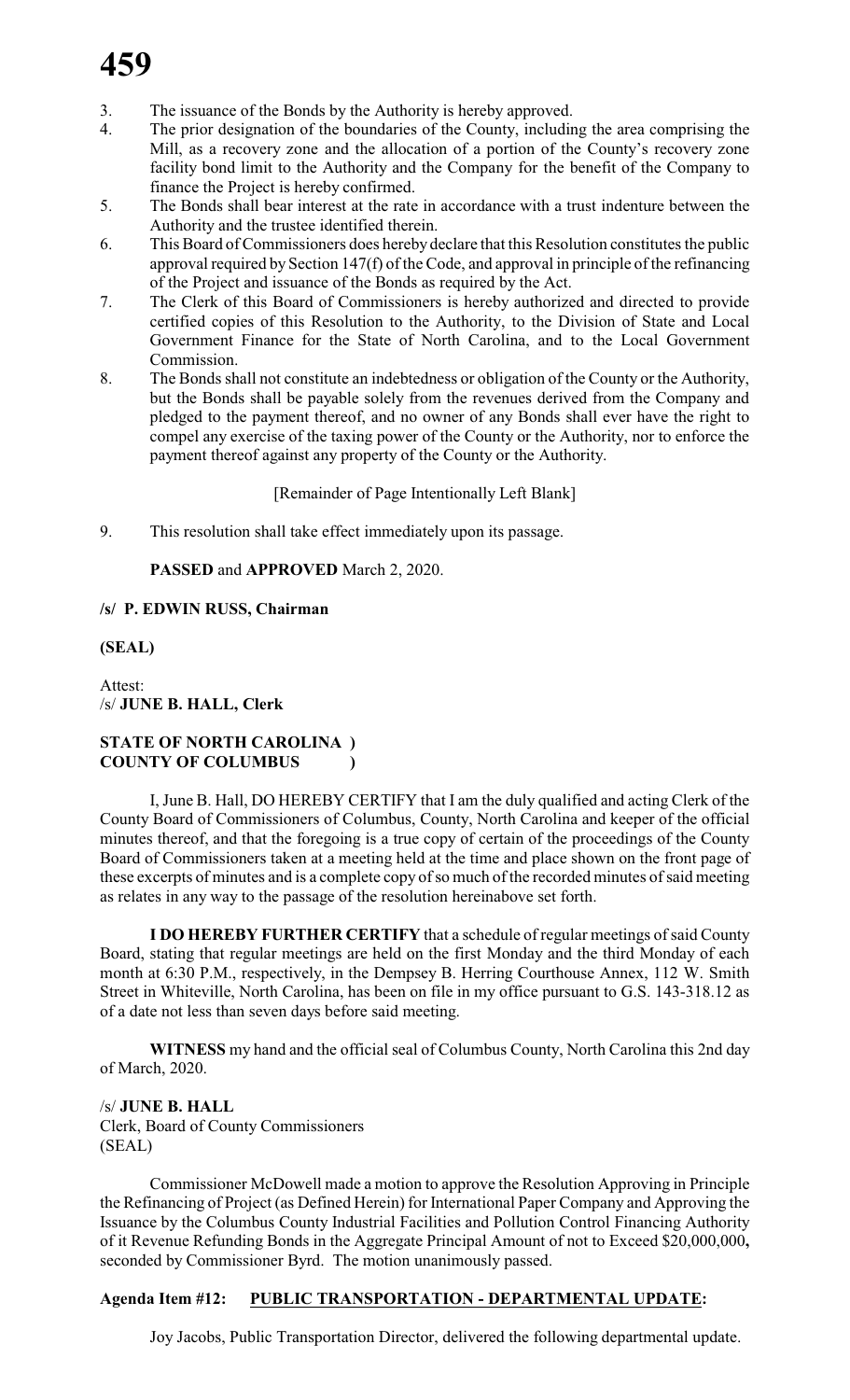# **MILEAGE:**

|                         | 2018-2019                  | 2019-2020                              |           |                                                          |
|-------------------------|----------------------------|----------------------------------------|-----------|----------------------------------------------------------|
| Yearly totals: 469,557  |                            | 248,855                                |           |                                                          |
|                         |                            | <b>COST PER MILE -TRANSPORTATION:</b>  |           |                                                          |
|                         | 2018-2019                  | 2019-2020                              |           |                                                          |
|                         | \$1.339                    | \$1,408                                |           |                                                          |
| <b>STATISTICS:</b>      |                            |                                        |           |                                                          |
|                         | 2018-2019 (Yearly Average) |                                        |           |                                                          |
|                         | Passengers/Service Hour    | Service Miles/Service Hour             |           | Passengers/Service Mile                                  |
| 1.80                    |                            | 25.55                                  |           | 0.07                                                     |
|                         | 2019-2020 (Yearly Average) |                                        |           |                                                          |
| Passengers/Service Hour |                            | Service Miles/Service Hour             |           | Passengers/Service Mile                                  |
| 1.93                    |                            | 26.05                                  |           | 0.07                                                     |
| COST:                   |                            |                                        |           |                                                          |
|                         | 2018-2019                  |                                        | 2019-2020 |                                                          |
| Cost/Mile:              | \$1.34                     |                                        | \$1.42    |                                                          |
| $Cost/Trip$ :           | \$20.29                    |                                        | \$20.54   |                                                          |
| Hours:                  | 16,631                     |                                        | 9,565     |                                                          |
| Miles/Hour:             | 28.23                      |                                        | 26.02     |                                                          |
| Cost/Hour               | \$37.86                    |                                        | \$36.87   |                                                          |
| Capital Purchases 2019: |                            |                                        |           | 2 New Conversion Vans and 1 20' LTV, Desk Chair, La      |
|                         |                            | Monitor, 3 Batteries for office radios |           |                                                          |
| Canital Purchases 2020: |                            |                                        |           | 1 Minivan 2 Conversion vans 2.20' I TV Unoraded camera s |

|               | 2018-2019 | 2019-2020 |
|---------------|-----------|-----------|
| Cost/Mile:    | \$1.34    | \$1.42    |
| $Cost/Trip$ : | \$20.29   | \$20.54   |
| Hours:        | 16,631    | 9,565     |
| Miles/Hour:   | 28.23     | 26.02     |
| Cost/Hour     | \$37.86   | \$36.87   |

Chair, Laptop,

**Current Fleet: 4 conversion Vans, 11 20' LTV's, 3 Minivans (12 of the vehicles are equipped with lifts)**

# **2018-2019 NCDOT Reimbursements:**

| <b>COSTS</b>   | <b>LOCAL</b> | <b>STATE</b> | <b>FEDERAL</b> | <b>TOTAL</b> |
|----------------|--------------|--------------|----------------|--------------|
| Administrative | \$26,193     | \$8,723      | -----          | \$174,562    |
| Capital        | \$10,979     | \$10,974     | \$87,802       | \$109,755    |

Matching Funds Needed: \$37,172 Collected: \$43,434.19

# **2019-2020 NCDOT Reimbursements:**

| <b>COSTS</b>   | <b>LOCAL</b> | <b>STATE</b> | <b>FEDERAL</b> | <b>TOTAL</b> |
|----------------|--------------|--------------|----------------|--------------|
| Administrative | \$12,887     | \$4,292      | \$68,708       | \$85.887     |
| Capital        | \$267        | \$267        | \$2,136        | \$2,670      |

Matching Funds Needed so far: \$13,159 Collected so far: \$25,721 Matching Funds Budgeted: \$46,042

# **Agenda Item #13: RESOLUTION - 100 TH ANNIVERSARY of PASSAGE of NINETEENTH AMENDMENT to UNITED STATES CONSTITUTION and FOUNDING of LEAGUE of WOMEN VOTERS:**

Commissioner James E. Prevatte requested Board approval and adoption of the following 100<sup>th</sup> Anniversary of Passage of Nineteenth Amendment to United States Constitution and Founding of League of Women Voters.

## **100th ANNIVERSARY of PASSAGE of NINETEENTH AMENDMENT to CONSTITUTION of UNITED STATES and FOUNDING of LEAGUE of WOMEN VOTERS RESOLUTION**

Capital Purchases 2020: 1 Minivan, 2 Conversion vans, 2 20' LTV, Upgraded camera system and added 4 additional cameras, Automatic Gate-in process, and new printer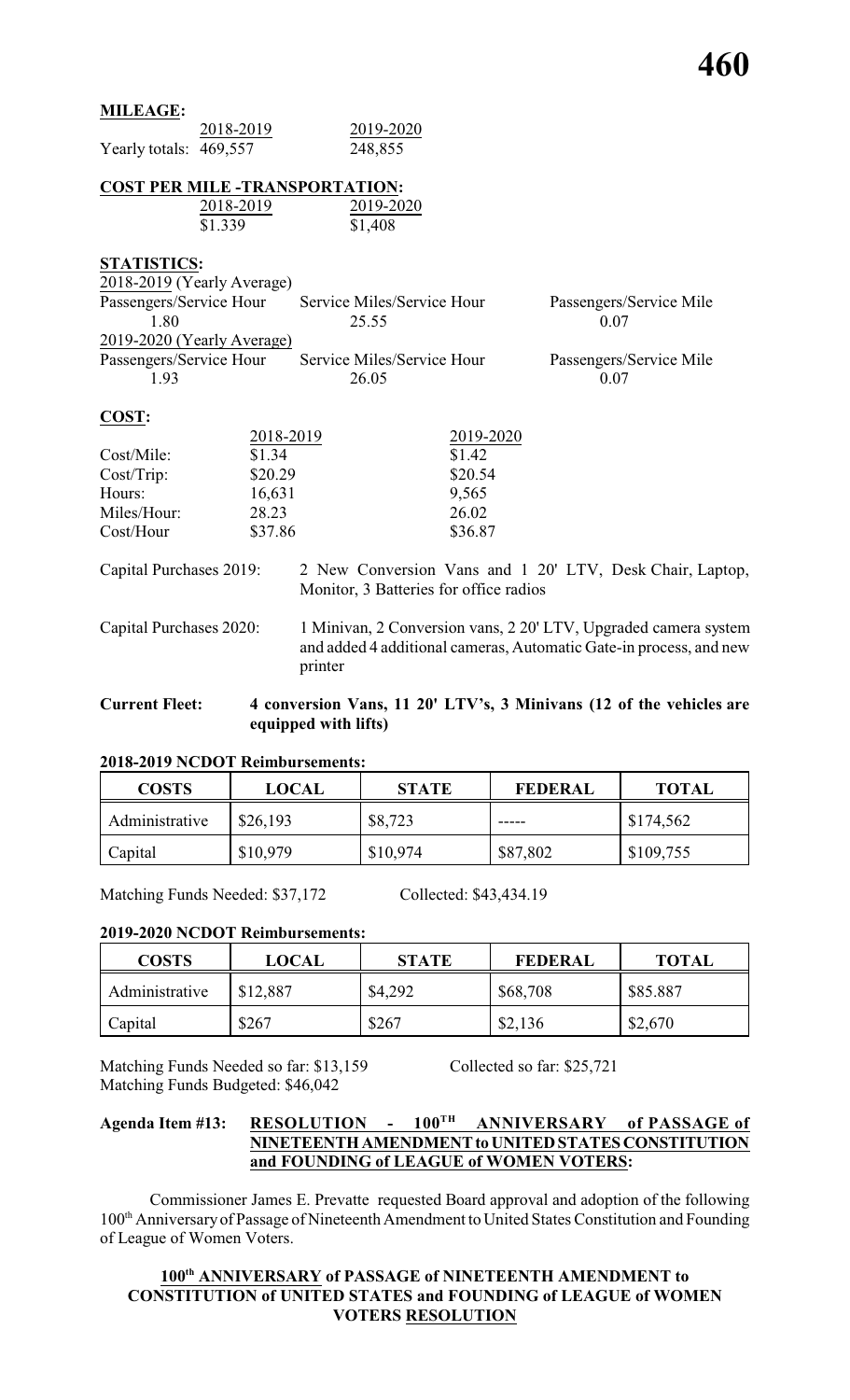**WHEREAS,** an organized movement to enfranchise women began in July, 1848 in Seneca Falls, New York; **and**

**WHEREAS,** through the efforts of brave and courageous women referred to as suffragists who sacrificed family, their personal life and their financial resources for over seventy (70) years to gain equal rights for women, especially the right to vote; **and**

**WHEREAS,** women and men, black and white, supported the woman's suffrage movement for women to gain the constitutional right of having a voice in making the laws that govern them; **and**

WHEREAS, the woman's suffrage movement led to the passage of the 19<sup>th</sup> Amendment to the Constitution of the United States in 1919; with ratification by the states by the summer of 1920; and

*The Constitution of the United States of America, Amendment XIX - Women's Suffrage: The right of the citizens of the United States to vote shall not be denied or abridged by the United States or by any State on account of sex. Congress shall have the power to enforce this article by appropriate legislation.*

WHEREAS, the woman's suffrage movement led to the passage of the 19<sup>th</sup> Amendment to the Constitution of the United States in 1919; with ratification by the states by the summer of 1920; **and**

**WHEREAS,** the National Woman's Suffrage Association dissolved in 1920 to create the League of Women Voters of the United States to register voters and educate all voters; **and**

**WHEREAS,** more than one hundred twenty thousand (120,000) women were registered to vote in North Carolina by 1920; **and**

**WHEREAS,** women today constitute a majority vote in our state and the United States and are running for office in higher numbers and more active in the election process than ever before in history.

**BE IT RESOLVED** the 100th Anniversary of women gaining their right to vote and the founding of the League of Women Voters in the United States and in North Carolina is recognized for the impact these historic accomplishments have on citizen engagement and the civic life of the community, the state and the nation.

APPROVED and ADOPTED this the 2<sup>nd</sup> day of March, 2020.

### **COLUMBUS COUNTY BOARD OF COMMISSIONERS**

**/s/** *P. EDWIN RUSS***, Chairman** */s/JEROME McMILLIAN***, Vice Chairman /s/** *JAMES E. PREVATTE* **/s/** *GILES E. BYRD /s/ TRENT BURROUGHS /s/***/** *RICKY BULLARD /s/ CHARLES T. McDOWELL* **ATTESTED BY: /s/** *JUNE B. HALL***, Clerk to the Board /s/** *MICHAEL H. STEPHENS***, County Manager /s/** *AMANDA B. PRINCE***, County Attorney**

Commissioner Byrd made a motion to approve and adopt the 100<sup>th</sup> Anniversary of Passage of Nineteenth Amendment to United States Constitution and Founding of League of Women Voters, seconded by Commissioner Burroughs. The motion unanimously passed.

### **Agenda Item #14: PROCLAMATION - NORTH CAROLINA 811 SAFE DIGGING MONTH:**

Howard Corey, Education Liaison, North Carolina 811, requested Board approval and adoption of the following Columbus County Designating the Month of April as "North Carolina 811 Safe Digging Month".

### **COLUMBUS COUNTY DESIGNATING the MONTH of APRIL as "NORTH CAROLINA 811 SAFE DIGGING MONTH"**

**WHEREAS,** as utility owners, excavators, designers and homeowners work to keep pace with North Carolina's economic development, it is important to minimize damages to underground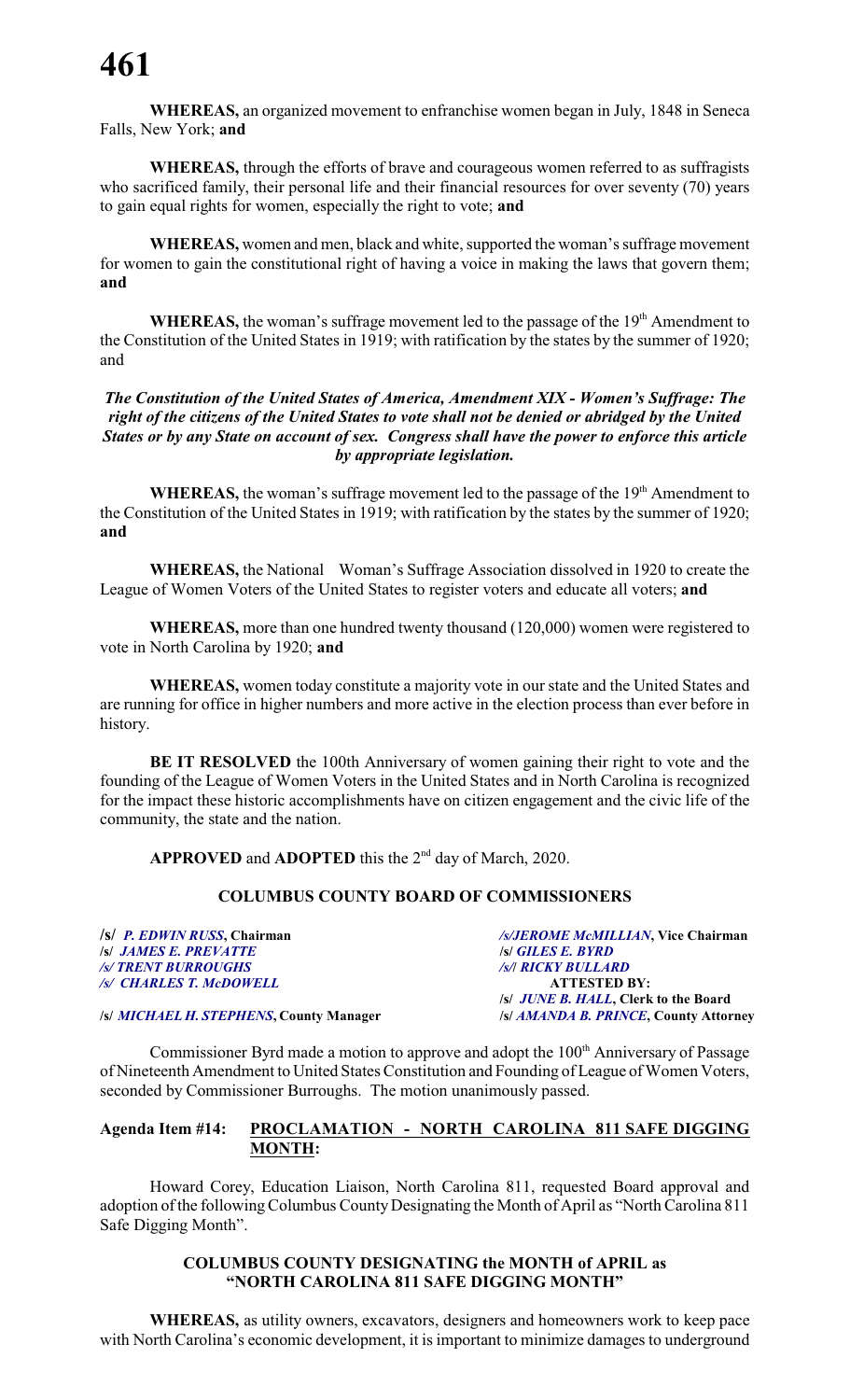utility lines, danger to workers and the general public, environmental impact, and loss of utility services to the citizens of North Carolina; **and**

**WHEREAS,** North Carolina 811, utility service notification center and leader in education celebrates its 42nd year of continuous service to the State, is key to preventing injuries and damage when excavating; **and**

**WHEREAS,** this unique service provides easy, one-call notification about construction and excavation projects that may endanger workers and jeopardize utility lines while promoting workplace and public safety, reducing underground utility damage, minimizing utility service interruptions and protecting the environment; **and**

**WHEREAS,** this vital service, which began in 1978 serves the citizens of North Carolina from the mountains to the coast, educates stakeholders about the need for excavation safety whether the project is as small as planting a tree to designing and beginning construction on a new interstate **and**

**WHEREAS,** in 2019, the North Carolina one call system received 2.2 million notification requests and transmitted over 12.2 million requests, providing protection to utility companies infrastructure, their employees, excavators and customers.

**NOW, THEREFORE, BE IT RESOLVED** the Columbus County Board of Commissioners has designated the month of April 2020 as "**North Carolina 811 Safe Digging Month"** to encourage all excavators and homeowners of Columbus County to contact 8-1-1 either by dialing 8-1-1 or contacting NC811 via the webpage of nc811.org at least three (3)working days prior to digging in order to "Know What's Below", avoid injury protect the environment, prevent millions of dollars in damages and to remind excavators that three (3) working days' notice is the law, for safe digging is no accident, and that more information may be obtained by visiting www.nc811.org.

# **COLUMBUS COUNTY BOARD OF COMMISSIONERS**

| /s/ P. EDWIN RUSS, Chairman             | /s/JEROME McMILLIAN, Vice Chairman           |
|-----------------------------------------|----------------------------------------------|
| <b>S JAMES E. PREVATTE</b>              | <b>S GILES E. BYRD</b>                       |
| <b>/s/ TRENT BURROUGHS</b>              | <b>/s/  RICKY BULLARD</b>                    |
| /s/ CHARLES T. McDOWELL                 | <b>ATTESTED BY:</b>                          |
|                                         | /s/ <i>JUNE B. HALL</i> , Clerk to the Board |
| /s/ MICHAEL H. STEPHENS, County Manager | /s/ AMANDA B. PRINCE, County Attorney        |

Commissioner Byrd made a motion to approve and adopt the Columbus County Designating the Month of April as "North Carolina 811 Safe Digging Month", seconded by Commissioner Burroughs. The motion unanimously passed.

### **Agenda Item #15: APPOINTMENT - JOBS FOUNDATION:**

Commissioner Byrd made a motion to appoint Commissioner Trent Burroughs as the representative for Board of Commissioners to the Jobs Foundation, seconded by Commissioner McDowell. The motion unanimously passed.

### **RECESS REGULAR SESSION and enter into COMBINATION MEETING of COLUMBUS COUNTY WATER and SEWER DISTRICTS I, II, III, IV and V BOARD MEETING:**

At 7:47 P.M., Commissioner Bullard made a motion to recess Regular Session and enter into a **combination meeting** of Columbus County Water and Sewer Districts I, II, III, IV and V Meeting, seconded by Commissioner Prevatte. The motion unanimously passed.

### **Agenda Item#16: COLUMBUS COUNTY WATERand SEWER DISTRICTS I, II, III, IV and V - APPROVAL of BOARD MEETING MINUTES:**

February 17, 2020 **Combination Meeting** of Columbus County Water and Sewer Districts I, II, III, IV and V Board Meeting **(5 sets)**

This information will be recorded in Minute Book Number 2 for each Water District, respectively.

# **ADJOURN COMBINATION MEETING of COLUMBUS COUNTY WATER and SEWER DISTRICTS I, II, III, IV and V BOARD MEETINg:**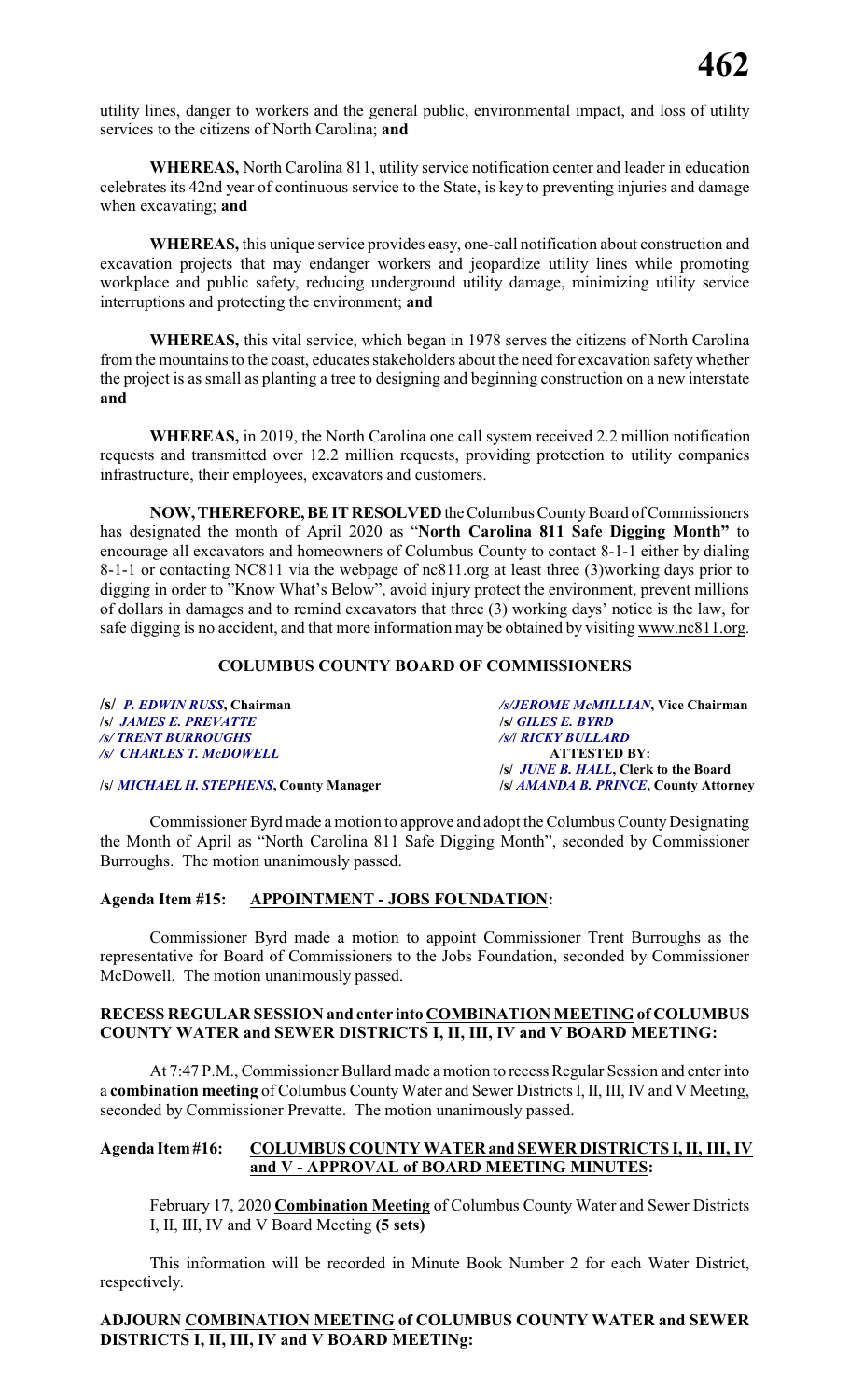At 7:48 P.M., Commissioner Burroughs made a motion to adjourn the **combination meeting** of Columbus County Water and Sewer Districts I, II, III, IV and V Board Meeting and resume Regular Session, seconded by Commissioner Byrd. The motion unanimously passed.

# **Agenda Item #17: CONSENT AGENDA ITEMS:**

Commissioner Prevatte made a motion to approve the following Consent Agenda Items, seconded by Commissioner McDowell. The motion unanimously passed.

|                     | Dauget Tementaments. |                               |               |
|---------------------|----------------------|-------------------------------|---------------|
| <b>TYPE</b>         | <b>ACCOUNT</b>       | <b>DETAILS</b>                | <b>AMOUNT</b> |
| <b>Expenditures</b> | 10-4310-535300       | <b>M&amp;R</b> Vehicles       | 10,231        |
| <b>Revenues</b>     | 10-3431-489000       | Miscellaneous Revenue         | 10,231        |
| <b>Expenditures</b> | 10-4310-526001       | Dept. Supplies                | 9,836         |
| <b>Revenues</b>     | 10-3431-440035       | <b>GRANTS Revenue</b>         | 9,836         |
| <b>Expenditures</b> | 68-4520-830000       | Funds Due to NCDOT            | 30,076        |
| <b>Revenues</b>     | 68-3452-498020       | <b>Transfer from Reserves</b> | 30,076        |
| <b>Expenditures</b> | 10-6120-526012       | Not Stated                    | 5,000         |
| <b>Revenues</b>     | 10-3612-489040       | Not Stated                    | 5,000         |

A. **Budget Amendments:**

# B. **Tax Refunds and Releases:**

| Property Value                                                                       |       |       |                        |          | Amount:   |       | \$390.43   |
|--------------------------------------------------------------------------------------|-------|-------|------------------------|----------|-----------|-------|------------|
| Benton, Donna Kay                                                                    |       |       | PROPERTY: 6591         |          | Total:    |       | \$438.93   |
| Value: \$48,500.00                                                                   | Year: | 2019  | Account:               | 03-00033 | $Bill#$ : | 86720 |            |
| Release portion of property value. Overbilled due to hurricane florence. Release Old |       |       |                        |          |           |       |            |
| Dock(38.80) release Columbus Rescue(9.70                                             |       |       |                        |          |           |       |            |
| Property Value                                                                       |       |       |                        |          | Amount:   |       | \$258.05   |
| Faircloth, Jolly Lee                                                                 |       |       | PROPERTY: 00000        |          | Total:    |       | \$283.69   |
| Value: \$15,316.00                                                                   | Year: | 18-19 | Account:               | 08-03539 | $Bill#$ : | 99999 |            |
| Release total value. Trucks sold. Release St. James(19.23) release Columbus          |       |       |                        |          |           |       |            |
| Rescue(6.41)                                                                         |       |       |                        |          |           |       |            |
| Property Value                                                                       |       |       |                        |          | Amount:   |       | \$3,155.78 |
| Panda Solar NC 6LLC                                                                  |       |       | <b>PROPERTY: 00000</b> |          | Total:    |       | \$3,859.46 |
| Value: \$392,022.00                                                                  | Year: | 2019  | Account:               | 01-08674 | Bill#:    | 49783 |            |
| Release value being rebilled. Release Klondyke Fire(274.42) release columbus         |       |       |                        |          |           |       |            |
| Rescue(78.40) release late list(350.86)                                              |       |       |                        |          |           |       |            |
| Property Value                                                                       |       |       |                        |          | Amount:   |       | \$40.26    |
| <b>Smith Transportation Services LLC</b>                                             |       |       | <b>PROPERTY: 00000</b> |          | Total:    |       | \$47.26    |
| Value: \$2,500.00                                                                    | Year: | 18-19 | Account:               | 15-02639 | $Bill#$ : | 99999 |            |
| Release value of truck. Never owned by this person. Release Acme Delco(6.00)         |       |       |                        |          |           |       |            |
| release Columbus Rescue(1.00)                                                        |       |       |                        |          |           |       |            |
| Property Value                                                                       |       |       |                        |          | Amount:   |       | \$121.56   |
| Ward, Vernon & Sarah                                                                 |       |       | PROPERTY: 5936         |          | Total:    |       | \$124.58   |
| Value: \$15,100.00                                                                   | Year: | 2019  | Account:               | 02-02420 | $Bill#$ : | 32499 |            |
| Release portion of propery value. Overbilled flooded during hurricane florence.      |       |       |                        |          |           |       |            |
| Release Whiteville Rescue(3.02)                                                      |       |       |                        |          |           |       |            |
| Property Value                                                                       |       |       |                        |          | Amount:   |       | \$124.79   |
| Whitman, Hannah Piver                                                                |       |       | <b>PROPERTY: 00000</b> |          | Total:    |       | \$157.73   |
| Value: \$15,502.00                                                                   | Year: | 2019  | Account:               | 06-05240 | $Bill#$ : | 33712 |            |
| Release value of boat sold 9/2/2018. Release Yam City(15.50) release Columbus        |       |       |                        |          |           |       |            |
| Rescue $(3.10)$ release late list $(14.34)$                                          |       |       |                        |          |           |       |            |
| Refunds                                                                              |       |       |                        |          | Amount:   |       | \$0.00     |
| Benton, Lloyd Dean                                                                   |       |       | <b>PROPERTY: 82350</b> |          | Total:    |       | \$200.00   |
| Value: \$0.00                                                                        | Year: | 2018  | Account:               | 09-05839 | $Bill#$ : | 93687 |            |
| Refund user fee.                                                                     |       |       |                        |          |           |       |            |
| Refunds                                                                              |       |       |                        |          | Amount:   |       | \$0.00     |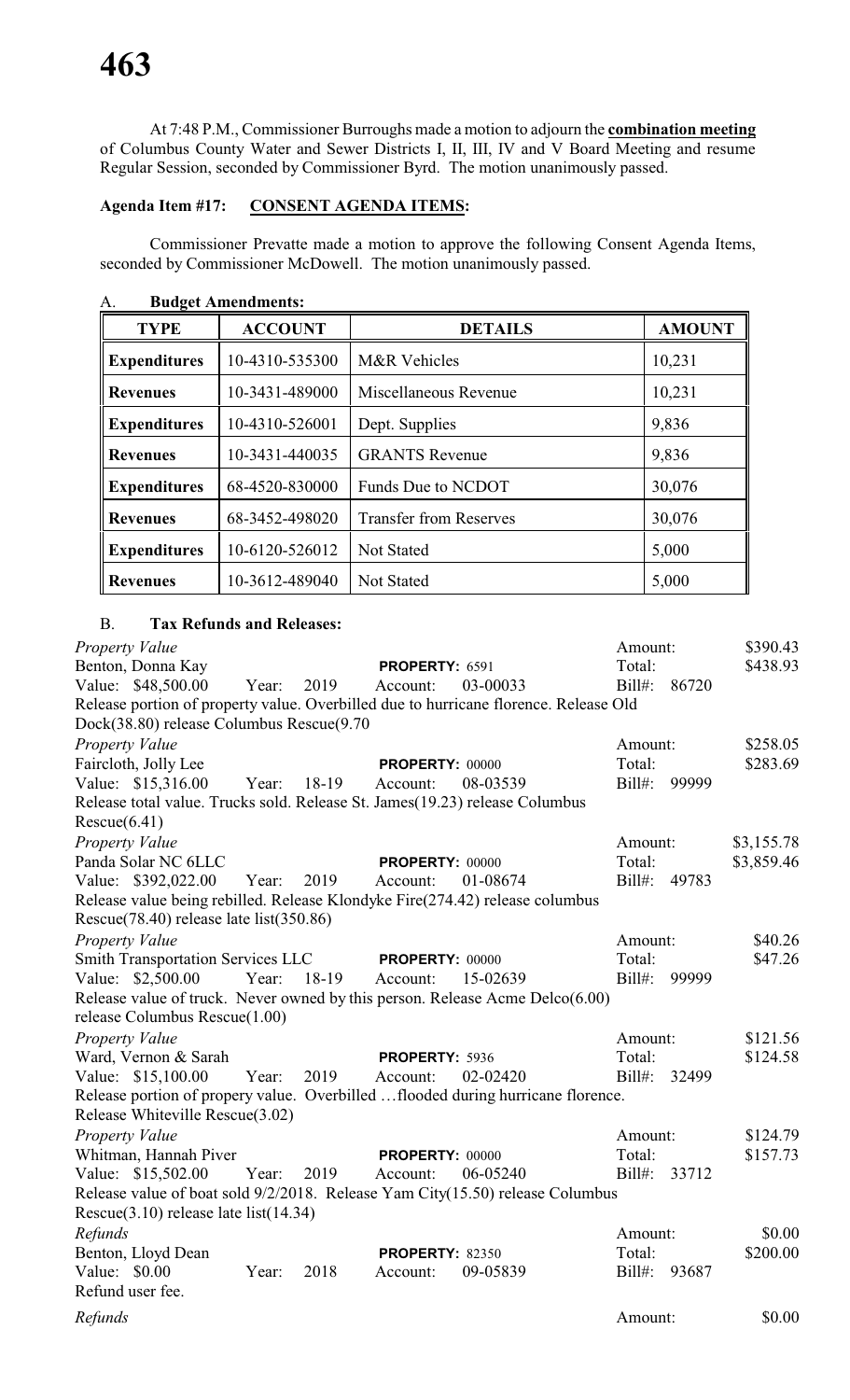| Cardenas, Odon Herrera<br>Value: \$0.00                               | Year: | 18-19 | <b>PROPERTY: 93793</b><br>Account: | 03-02348 | Total:<br>Bill#: | 99999 | \$400.00 |
|-----------------------------------------------------------------------|-------|-------|------------------------------------|----------|------------------|-------|----------|
| Refund user fee. Billed incorrectly.<br>Refunds                       |       |       |                                    |          | Amount:          |       | \$0.00   |
| Cardenas, Odon Herrera                                                |       |       | <b>PROPERTY: 93809</b>             |          | Total:           |       | \$200.00 |
| Value: \$0.00<br>Refund user fee. Billed to land and mobile home.     | Year: | 2019  | Account:                           | 01-07431 | $Bill#$ :        | 91047 |          |
| Refunds                                                               |       |       |                                    |          | Amount:          |       | \$0.00   |
| Clemmons, Gary E & Lynda                                              |       |       | PROPERTY: 6581                     |          | Total:           |       | \$200.00 |
| Value: \$0.00<br>Refund user fee.                                     | Year: | 2019  | Account:                           | 03-03646 | $Bill#$ :        | 92302 |          |
| Refunds                                                               |       |       |                                    |          | Amount:          |       | \$0.00   |
| Clewis, L C                                                           |       |       | PROPERTY: 99817                    |          | Total:           |       | \$200.00 |
| Value: \$0.00<br>Refund user fee. Camper.                             | Year: | 2019  | Account:                           | 03-03380 | $Bill#$ :        | 92384 |          |
| Refunds                                                               |       |       |                                    |          | Amount:          |       | \$0.00   |
| Clewis, L C                                                           |       |       | PROPERTY: 99817                    |          | Total:           |       | \$200.00 |
| Value: \$0.00<br>Refund user fee. No house on property.               | Year: | 2019  | Account:                           | 03-03380 | Bill#:           | 92384 |          |
| Refunds                                                               |       |       |                                    |          | Amount:          |       | \$0.00   |
| Gore, Ricky Dean & Teresa Ann                                         |       |       | PROPERTY: 80488                    |          | Total:           |       | \$200.00 |
| Value: \$0.00<br>Refund user fee.                                     | Year: | 2019  | Account:                           | 07-06593 | $Bill#$ :        | 1437  |          |
| Refunds                                                               |       |       |                                    |          | Amount:          |       | \$0.00   |
| Hobbs, Tommy                                                          |       |       | PROPERTY: 00000                    |          | Total:           |       | \$200.00 |
| Value: \$0.00<br>Refund user fee.                                     | Year: | 2018  | Account:                           | 01-04789 | $Bill#$ :        | 12488 |          |
| Refunds                                                               |       |       |                                    |          | Amount:          |       | \$0.00   |
| Jacobs, William Clyde                                                 |       |       | PROPERTY: 88445                    |          | Total:           |       | \$200.00 |
| Value: \$0.00<br>Refund user fee. Paid on singlewide account.         | Year: | 2018  | Account:                           | 03-01449 | Bill#:           | 14366 |          |
| Refunds                                                               |       |       |                                    |          | Amount:          |       | \$0.00   |
| Rivon Roberto Flores & Nohemi                                         |       |       | PROPERTY: 98092                    |          | Total:           |       | \$200.00 |
| Value: \$0.00<br>Refund user fee. Billed on Act#14-05033              | Year: | 2019  | Account:                           | 14-04509 | Bill#:           | 21888 |          |
| Refunds                                                               |       |       |                                    |          | Amount:          |       | \$0.00   |
| Smith, Shirley & Windell C                                            |       |       | <b>PROPERTY: 00000</b>             |          | Total:           |       | \$200.00 |
| Value: \$0.00<br>Refund user fee.                                     | Year: | 2018  | Account:                           | 07-02723 | Bill#:           | 32352 |          |
| Refunds                                                               |       |       |                                    |          | Amount:          |       | \$0.00   |
| Stephens, Charles Garry (ETAL)                                        |       |       | PROPERTY: 00000                    |          | Total:           |       | \$600.00 |
| Value: \$0.00<br>Refund 3 cans. Vacant land. Prop#19124,19125,19126   | Year: | 2018  | Account:                           | 11-05604 | Bill#:           | 99999 |          |
| Refunds                                                               |       |       |                                    |          | Amount:          |       | \$0.00   |
| Suggs, Pat P & Collins                                                |       |       | <b>PROPERTY: 92790</b>             |          | Total:           |       | \$200.00 |
| Value: \$0.00<br>Refund user fee. Vacant lot.                         | Year: | 2018  | Account:                           | 03-03857 | Bill#:           | 35198 |          |
| Refunds                                                               |       |       |                                    |          | Amount:          |       | \$0.00   |
| Ward, Donald Ray & Deloris Ann                                        |       |       | <b>PROPERTY: 31886</b>             |          | Total:           |       | \$400.00 |
| Value: \$0.00<br>Refund user fees. Dbilled.                           | Year: | 2019  | Account:                           | 11-28880 | $Bill#$ :        | 31886 |          |
| User Fee                                                              |       |       |                                    |          | Amount:          |       | \$0.00   |
| Benton, Donna Kay                                                     |       |       | PROPERTY: 6591                     |          | Total:           |       | \$200.00 |
| Value: \$0.00<br>Release user fee. Flooded during hurricane florence. | Year: | 2019  | Account:                           | 03-00033 | Bill#:           | 86720 |          |
| User Fee                                                              |       |       |                                    |          | Amount:          |       | \$0.00   |
| Cartwright, Lorraine S                                                |       |       | <b>PROPERTY: 16686</b>             |          | Total:           |       | \$200.00 |
| Value: \$0.00                                                         | Year: | 2019  | Account:                           | 09-05029 | Bill#:           | 91701 |          |
| Release user fee.                                                     |       |       |                                    |          |                  |       |          |
| User Fee                                                              |       |       |                                    |          | Amount:          |       | \$0.00   |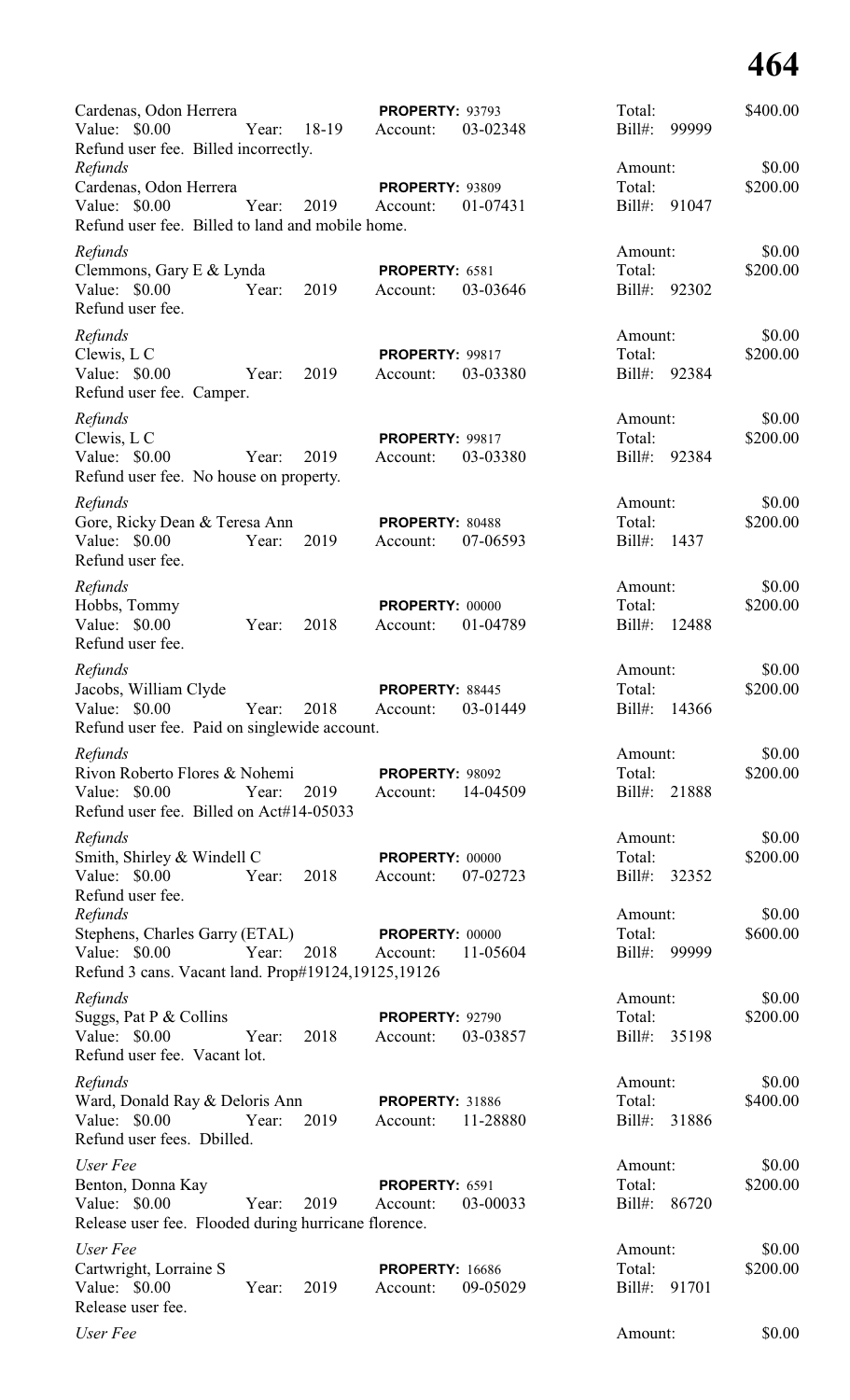| Collins, Robert                                                        |       |      | <b>PROPERTY: 00000</b> |          | Total:             | \$226.00 |
|------------------------------------------------------------------------|-------|------|------------------------|----------|--------------------|----------|
| Value: \$0.00<br>Release user fees.                                    | Year: | 2019 | Account:               | 11-02755 | Bill#:<br>92885    |          |
| User Fee                                                               |       |      |                        |          | Amount:            | \$0.00   |
| Farmer, Wanda Renee                                                    |       |      | <b>PROPERTY: 28182</b> |          | Total:             | \$200.00 |
| Value: \$0.00<br>Release user fee. Billed to single wide Act#15-05232. | Year: | 2019 | Account:               | 15-02550 | Bill#: 97495       |          |
| User Fee                                                               |       |      |                        |          | Amount:            | \$0.00   |
| Friend Timothy Paul (ETALS)                                            |       |      | <b>PROPERTY: 75898</b> |          | Total:             | \$200.00 |
| Value: \$0.00<br>Release user fee. Unliveable.                         | Year: | 2019 | Account:               | 03-08095 | Bill#: 99411       |          |
| User Fee                                                               |       |      |                        |          | Amount:            | \$0.00   |
| Glory Tabernacle of Columbus Co. PROPERTY: 00000                       |       |      |                        |          | Total:             | \$200.00 |
| Value: \$0.00<br>Release user fee. Dbilled.                            | Year: | 2019 | Account:               | 01-32204 | Bill#: 500         |          |
| User Fee                                                               |       |      |                        |          | Amount:            | \$0.00   |
| Godwin, Evelyn Gayle (ETAL)                                            |       |      | PROPERTY: 1896         |          | Total:             | \$200.00 |
| Value: \$0.00<br>Release user fee.                                     | Year: | 2019 | Account:               | 01-32376 | Bill#: $607$       |          |
| User Fee                                                               |       |      |                        |          | Amount:            | \$0.00   |
| Green, Barney Ray                                                      |       |      | <b>PROPERTY: 26570</b> |          | Total:             | \$200.00 |
| Value: \$0.00<br>Release user fee. Billed on Act#14-06355              | Year: | 2019 | Account:               | 14-06144 | Bill#: 2274        |          |
| User Fee                                                               |       |      |                        |          | Amount:            | \$0.00   |
| Hedgepeth, Ronald K (Heirs)                                            |       |      | <b>PROPERTY: 61787</b> |          | Total:             | \$800.00 |
| Value: \$0.00<br>Release user fee. Houses unliveable.                  | Year: | 2018 | Account:               | 12-11600 | Bill#:<br>99999    |          |
| User Fee                                                               |       |      |                        |          | Amount:            | \$0.00   |
| Hinson, Joseph Simons & Shandra                                        |       |      | <b>PROPERTY: 18412</b> |          | Total:             | \$200.00 |
| Value: \$0.00<br>Release user fee. Unliveable.                         | Year: | 2019 | Account:               | 10-08868 | $Bill#$ :<br>5570  |          |
| User Fee                                                               |       |      |                        |          | Amount:            | \$0.00   |
| Jacobs, William Clyde                                                  |       |      | PROPERTY: 88445        |          | Total:             | \$200.00 |
| Value: \$0.00<br>Release user fee.                                     | Year: | 2019 | Account:               | 03-01449 | $Bill#$ :<br>7563  |          |
| User Fee                                                               |       |      |                        |          | Amount:            | \$0.00   |
| Jones, Annie R                                                         |       |      | PROPERTY: 2868         |          | Total:             | \$400.00 |
| Value: \$0.00<br>Release user fee. Billed on Act#01-09798              | Year: | 2019 | Account:               | 01-00931 | Bill#:<br>99999    |          |
| User Fee                                                               |       |      |                        |          | Amount:            | \$0.00   |
| Kapp, Verda W                                                          |       |      | PROPERTY: 76784        |          | Total:             | \$400.00 |
| Value: $$0.00$<br>Release user fees.                                   | Year: | 2019 | Account:               | 03-12543 | $Bill#$ :<br>8990  |          |
| User Fee                                                               |       |      |                        |          | Amount:            | \$0.00   |
| Kelly, Ernie Dwayne                                                    |       |      | <b>PROPERTY: 28705</b> |          | Total:             | \$400.00 |
| Value: \$0.00<br>Release user fees.                                    | Year: | 2019 | Account:               | 15-22079 | $Bill#$ :<br>9177  |          |
| User Fee                                                               |       |      |                        |          | Amount:            | \$0.00   |
| Livingston, Jeanette                                                   |       |      | <b>PROPERTY: 16248</b> |          | Total:             | \$200.00 |
| Value: \$0.00<br>Release user fee. Dbilled                             | Year: | 2019 | Account:               | 9-16740  | $Bill#$ :<br>11216 |          |
| User Fee                                                               |       |      |                        |          | Amount:            | \$0.00   |
| Long, Adam                                                             |       |      | PROPERTY: 84247        |          | Total:             | \$200.00 |
| Value: \$0.00<br>Release user fee.                                     | Year: | 2019 | Account:               | 06-03709 | $Bill#$ :<br>11338 |          |
| User Fee                                                               |       |      |                        |          | Amount:            | \$0.00   |
| Long, Tamera Anne Arwood                                               |       |      | PROPERTY: 7300         |          | Total:             | \$200.00 |
| Value: \$0.00                                                          | Year: | 2019 | Account:               | 03-05105 | $Bill#$ :<br>11737 |          |
| Release user fee. Double listed for 12536 New Britton Hwy E            |       |      |                        |          |                    |          |
| User Fee                                                               |       |      |                        |          | Amount:            | \$0.00   |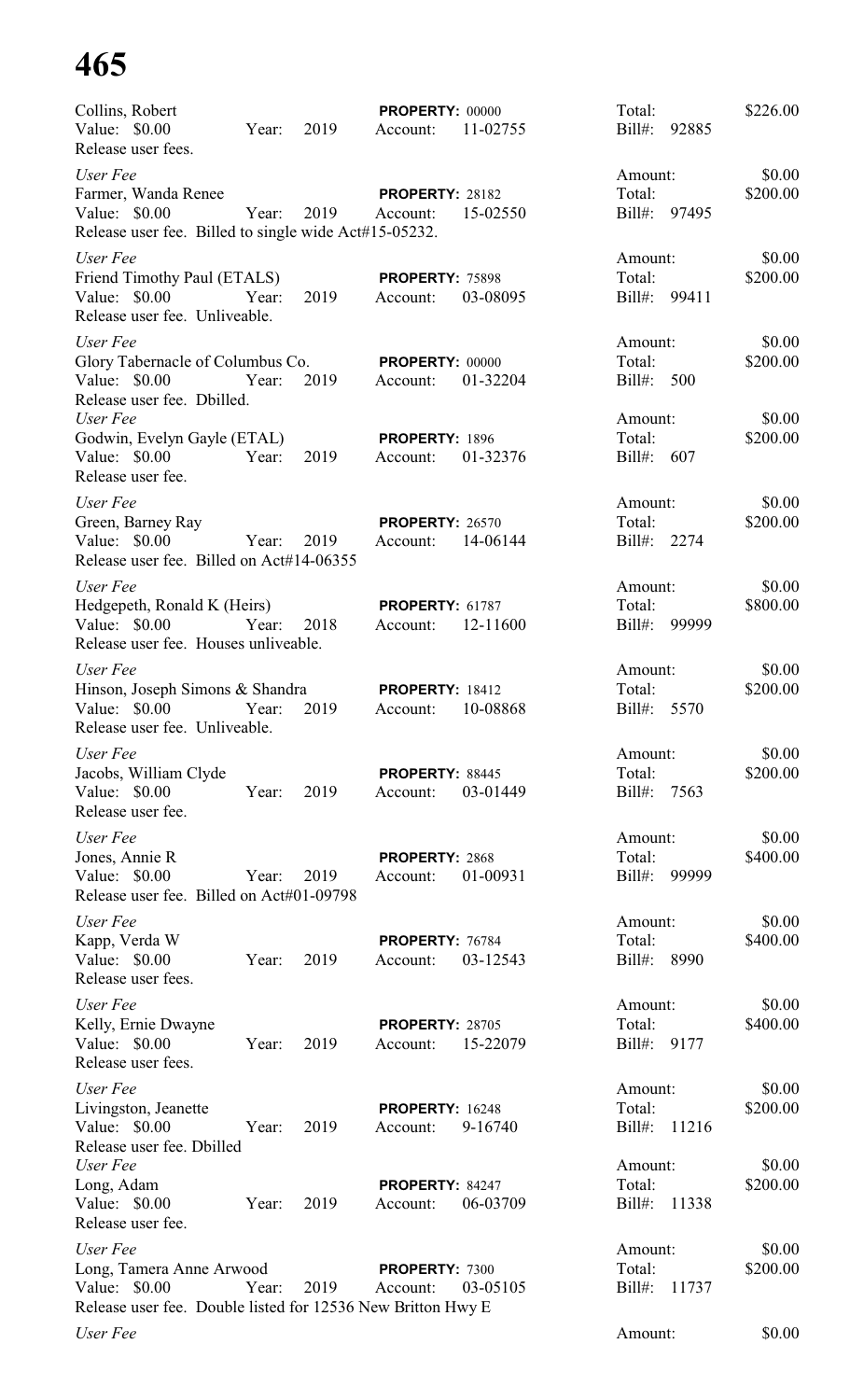| Long, Tiffany Michelle<br>Value: $$0.00$<br>Year:<br>Release user fee. No power to house.                                                                                                                    | 2019    | <b>PROPERTY: 83209</b><br>Account: | 03-00053 | Total:<br>$Bill#$ :<br>11764            | \$200.00           |
|--------------------------------------------------------------------------------------------------------------------------------------------------------------------------------------------------------------|---------|------------------------------------|----------|-----------------------------------------|--------------------|
| User Fee<br>McCrimmon Jesse & Sadie<br>Value: \$0.00<br>Year:<br>Release user fee. Vacant land                                                                                                               | 2019    | <b>PROPERTY: 28961</b><br>Account: | 15-24860 | Amount:<br>Total:<br>$Bill#$ :<br>13289 | \$0.00<br>\$200.00 |
| User Fee<br>McKeithan, Gwendolyn C<br>Value: \$0.00<br>Year:<br>Release user fee.                                                                                                                            | 2019    | PROPERTY: 98007<br>Account:        | 13-02808 | Amount:<br>Total:<br>$Bill#$ :<br>13648 | \$0.00<br>\$200.00 |
| User Fee<br>Nealy, Larine D<br>Value: \$0.00<br>Year:<br>Release user fee. Billed to Singlewide.                                                                                                             | 2019    | <b>PROPERTY: 25111</b><br>Account: | 13-29078 | Amount:<br>Total:<br>$Bill#$ :<br>16878 | \$0.00<br>\$200.00 |
| User Fee<br>Nichols, Roger<br>Value: $$0.00$<br>Year:<br>Release portion of user fees. Can paid for in advance.Release 181.04 Prop#19735 and<br>Prop#19734 Hallsboro Fire(1.26) release Columbus Rescue(.42) | 2019    | <b>PROPERTY: 00000</b><br>Account: | 11-01938 | Amount:<br>Total:<br>99999<br>$Bill#$ : | \$0.00<br>\$199.63 |
| User Fee<br>Oliver Laura<br>Value: \$0.00<br>Year:<br>Release user fee.                                                                                                                                      | 18-19   | <b>PROPERTY: 00000</b><br>Account: | 12-05614 | Amount:<br>Total:<br>$Bill#$ :<br>99999 | \$0.00<br>\$400.00 |
| User Fee<br>Powell, Alaine Gore<br>Value: \$0.00<br>Year:<br>Release user fee.                                                                                                                               | 2019    | PROPERTY: 88252<br>Account:        | 16-03244 | Amount:<br>Total:<br>$Bill#$ :<br>19558 | \$0.00<br>\$200.00 |
| User Fee<br>Price, Thomas & Ruthie<br>Value: \$0.00<br>Year:<br>Release user fee. Has no power.                                                                                                              | 2019    | <b>PROPERTY: 79142</b><br>Account: | 14-01918 | Amount:<br>Total:<br>Bill#: 20203       | \$0.00<br>\$200.00 |
| User Fee<br>Smith, Shirley & Windell C<br>Value: \$0.00<br>Year:<br>Release user fee.Dbilled                                                                                                                 | 2019    | <b>PROPERTY: 00000</b><br>Account: | 07-02723 | Amount:<br>Total:<br>Bill#:<br>25870    | \$0.00<br>\$200.00 |
| User Fee<br>Stephens, Leon<br>Value: \$0.00<br>Year:<br>Release all cans on account.                                                                                                                         | $16-19$ | PROPERTY: 5133<br>Account:         | 01-89423 | Amount:<br>Total:<br>Bill#:<br>99999    | \$0.00<br>\$811.00 |
| User Fee<br>Strickland, Pamela Candace<br>Value: \$0.00<br>Year:<br>Release user fee. Dbilled.                                                                                                               | 2019    | <b>PROPERTY: 86665</b><br>Account: | 09-02452 | Amount:<br>Total:<br>Bill#:<br>28373    | \$0.00<br>\$400.00 |
| User Fee<br>Suggs, Pat P & Collins<br>Value: \$0.00<br>Year:<br>Release user fee. Vacant Lot.                                                                                                                | 2019    | <b>PROPERTY: 92790</b><br>Account: | 03-03857 | Amount:<br>Total:<br>Bill#:<br>28637    | \$0.00<br>\$200.00 |
| User Fee<br>Turbeville, Roland<br>Value: \$0.00<br>Year:<br>Release user fee.                                                                                                                                | 18-19   | <b>PROPERTY: 00000</b><br>Account: | 06-39955 | Amount:<br>Total:<br>Bill#:<br>99999    | \$0.00<br>\$400.00 |
| User Fee<br>Vontrina Investments LLC<br>Value: \$0.00<br>Year:<br>Release user fee. Home burned                                                                                                              | 2019    | <b>PROPERTY: 80296</b><br>Account: | 15-04952 | Amount:<br>Total:<br>Bill#: 31072       | \$0.00<br>\$200.00 |
| User Fee<br>Ward, Michael Rossie Jr & Billie<br>Value: \$0.00<br>Year:<br>Release user fees. Not liveable.                                                                                                   | 18-19   | PROPERTY: 00000<br>Account:        | 09-04531 | Amount:<br>Total:<br>$Bill#$ :<br>99999 | \$0.00<br>\$400.00 |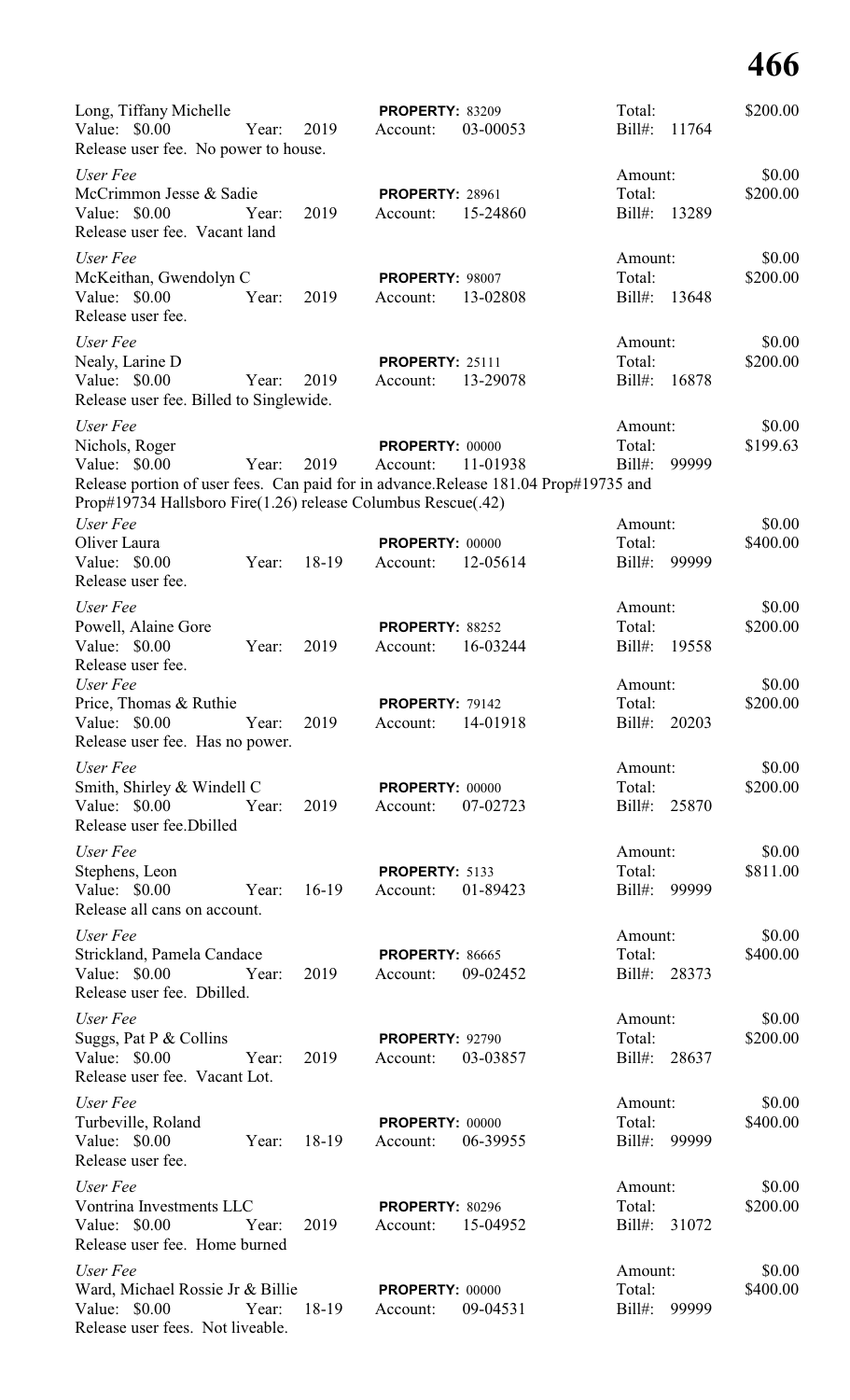| User Fee                            |       |         |                        |          | Amount:            | \$0.00   |
|-------------------------------------|-------|---------|------------------------|----------|--------------------|----------|
| Ward, Noah Lee                      |       |         | <b>PROPERTY: 77650</b> |          | Total:             | \$200.00 |
| Value: $$0.00$                      | Year: | 2019    | Account:               | 09-32413 | $Bill#$ :<br>32267 |          |
| Release user fee.                   |       |         |                        |          |                    |          |
| User Fee                            |       |         |                        |          | Amount:            | \$0.00   |
| Ward, Thelbert Murray & Wife        |       |         | PROPERTY: 83908        |          | Total:             | \$115.27 |
| Value: $$0.00$                      | Year: | 2018    | Account:               | 03-27980 | $Bill#$ :<br>38991 |          |
| Release all remaining on trash can. |       |         |                        |          |                    |          |
| User Fee                            |       |         |                        |          | Amount:            | \$0.00   |
| Williamson, Bridgette L. (ETAL)     |       |         | <b>PROPERTY: 13114</b> |          | Total:             | \$200.00 |
| Value: $$0.00$                      | Year: | 2019    | Account:               | 07-03739 | $Bill#$ :<br>34409 |          |
| Release user fee.                   |       |         |                        |          |                    |          |
| User Fee                            |       |         |                        |          | Amount:            | \$0.00   |
| Young, Eric Stacy & Linette         |       |         | <b>PROPERTY: 76886</b> |          | Total:             | \$400.00 |
| Value: $$0.00$                      | Year: | $18-19$ | Account:               | 08-01054 | $Bill#$ :<br>99999 |          |
| Release user fees.                  |       |         |                        |          |                    |          |

# **Agenda Item #18: COMMENTS:**

Chairman Russ opened the floor for comments. The following spoke.

### A. **Department Manager (Loretta Shipman):** stated the following:

-I have been st the Animal Shelter for eleven (11) years;

-I have distributed copies of several certificates of the classes I have taken and I am trained in each area stated;

-I am responsible for one (1) fine that has been issued since my tenure;

-The last fine that was issued has been reduced by a large amount;

-I have only five (5) employees and Columbus County is a large county to cover, and the State inspectors always state that I need more employees to be effective; **and**

-The next meeting scheduled for the Animal Control Advisory Board will be on March 24, 2020.

### B. **Board of Commissioners:**

### 1. **Commissioner Burroughs:** stated the following:

-We had a meeting the other night with the judges and their main concern is safety issues at the new Courthouse and the Annex Building;

**-**I would like to make a motion that we establish a new Courthouse Committee to look at the current safety issues at the new Courthouse and the Annex Building, and charge the committee for the long-term courthouse needs and recommend those needs back to the Board of Commissioners; **and**

-I also recommend that two (2) County Commissioners be appointed to this committee, along with the County Manager, County Attorney, Finance Officer, Maintenance Director, designee from Judge Usery's Office, representative from the Sheriff Department, the Clerk of Court, two (2) members from the Bar Association, the District Attorney or designee, one (1) member of the Jobs Foundation, a general contractor and four (4) concerned citizens;

### **MOTION:**

Commissioner Burroughs made a motion to establish a new Courthouse Committee to look at the current facility issues at the new Courthouse and the Annex Building, and charge the committee for the long-term courthouse needs and recommend those needs back to the Board of Commissioners to be comprised of the following members: two (2) County Commissioners be appointed to this committee, along with the County Manager, County Attorney, Finance Officer, Maintenance Director, designee from Judge Usery's Office, representative from the Sheriff Department, the Clerk of Court, two (2) members from the Bar Association, the District Attorney or designee, one (1) member of the Jobs Foundation, a general contractor and four (4) concerned citizens, seconded by Commissioner Bullard. The motion unanimously passed.

Lengthy discussion was conducted relative to the number of members being appointed, and the areas of concern for the members being appointed. It was the general consensus of the Board to keep the membership to fifteen (15) members for effectiveness.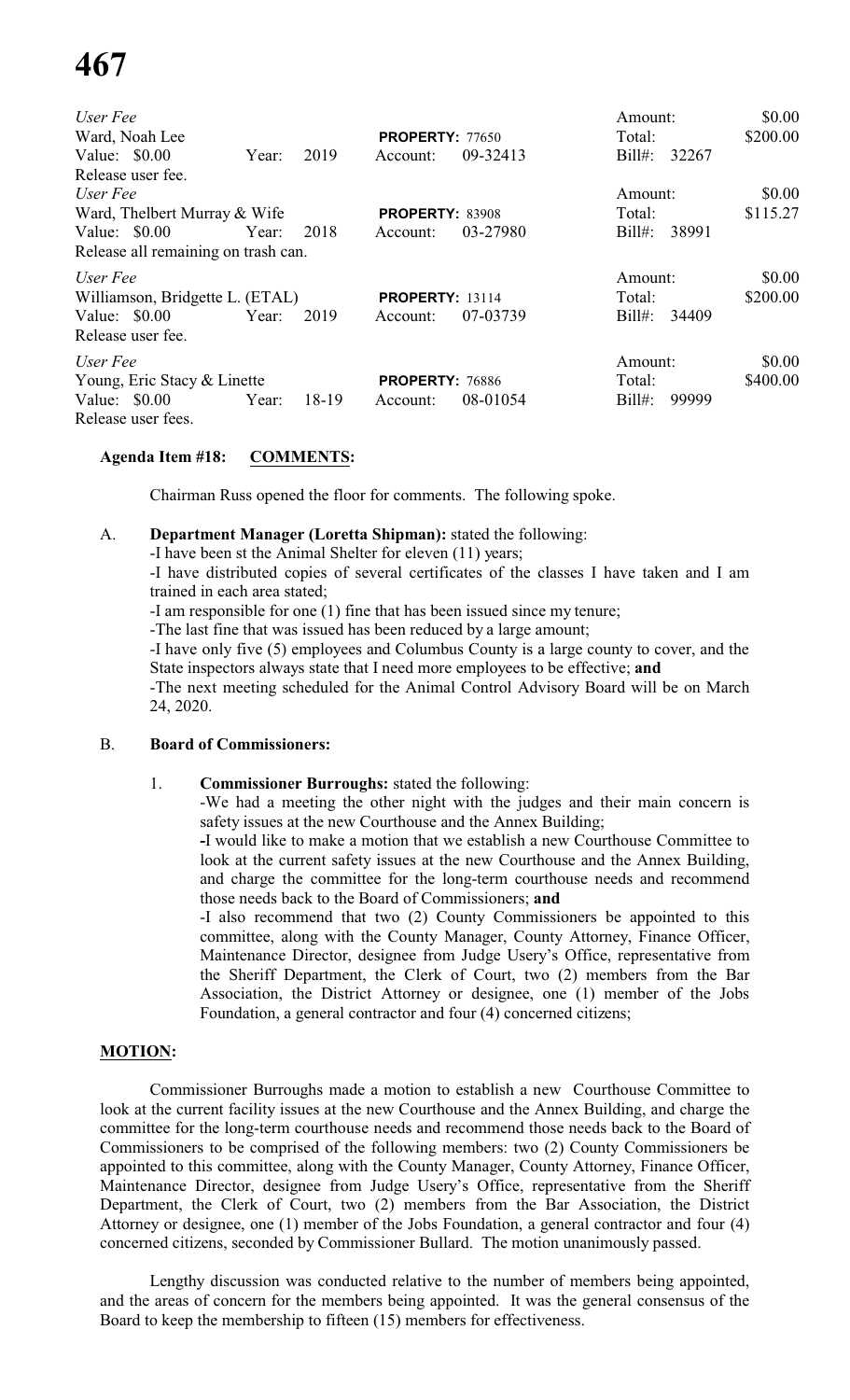# **MOTION:**

Commissioner McDowell made a motion to appoint Commissioners James E. Prevatte and Giles E. Byrd to the Courthouse Committee, seconded by Commissioner Prevatte. The motion unanimously passed.

2. **Commissioner McDowell:** stated the following:

-ATMC has opened up a satellite office behind Brunswick Electric on Highway 130; -Tomorrow is Election Day, and I encourage everyone to vote; **and** -Time changes this weekend.

3. **Commissioner Prevatte:** stated the following:

-The meeting that Commissioner Burroughs referenced was a meeting with the Superior Court Judge, the District Court Judge, the District Attorney, the Clerk of Court, Sheriff Jody Greene, Chief Deputy Herring and three (3) County Commissioners;

-This meeting was an opportunity for the board to ask what do you see that we need to do;

-Emphasis was placed on safety issues at the new Courthouse and potential safety issues at the Annex Building;

-It was made known that a committee needs to be formed to look at Columbus County's court needs in 2030;

-I made an unannounced visit to the Animal Shelter and was pleased with the conditions that I found.

- 4. **Vice Chairman McMillian:** stated when the Board Planning Retreat is conducted, please remember our County employees.
- 5. **Chairman Edwin Russ:** stated the following:

-In Brunswick County, there is a large clock on the wall behind the Commissioners' seating area that keeps the time for the Public Input, and this Board needs a clock like that; **and**

-The jury box at the new Courthouse needs to be fixed as soon as possible.

C. **County Manager (Michael H. Stephens):** stated I would like to introduce Christy Massey as the new Department of Aging Director, and will start employment at 8:30 A.M. tomorrow.

# **RECESS REGULAR SESSION and enter into CLOSED SESSION in ACCORDANCE with § 143-318.11(a) (3) ECONOMIC DEVELOPMENT and (6) PERSONNEL:**

At 8:28 P.M., Commissioner Byrd made a motion to recess Regular Session and enter into Closed Session in accordance with N.C.G.S. § 143-318.11(a) (3) Economic Development and (6) Personnel, after a five (5) minute recess, seconded by Commissioner Prevatte. The motion unanimously passed.

### **Agenda Item #19: CLOSED SESSION in ACCORDANCE with § 143-318.11(a) (3) ECONOMIC DEVELOPMENT AND (6) PERSONNEL:**

No action was taken.

### **ADJOURN CLOSED SESSION and resume REGULAR SESSION:**

At 9:13 P.M., Commissioner Byrd made a motion to adjourn Closed Session and resume Regular Session, seconded by Vice Chairman McMillian. The motion unanimously passed.

### **READING and APPROVAL of CLOSED SESSION GENERAL ACCOUNT :**

Chairman Russ requested that Amanda B. Prince, Columbus County Attorney, orally read the Closed Session General Account. Ms. Prince orally read the following: *"The County Commissioners discussed Economic Development matters with Gary Lanier, discussed personnel issues with Mike Stephens, Needom Hughes and Amanda Prince. No action was taken."*

Commissioner Byrd made a motion to approve the Closed Session General Account, seconded by Commissioner Prevatte. The motion unanimously passed.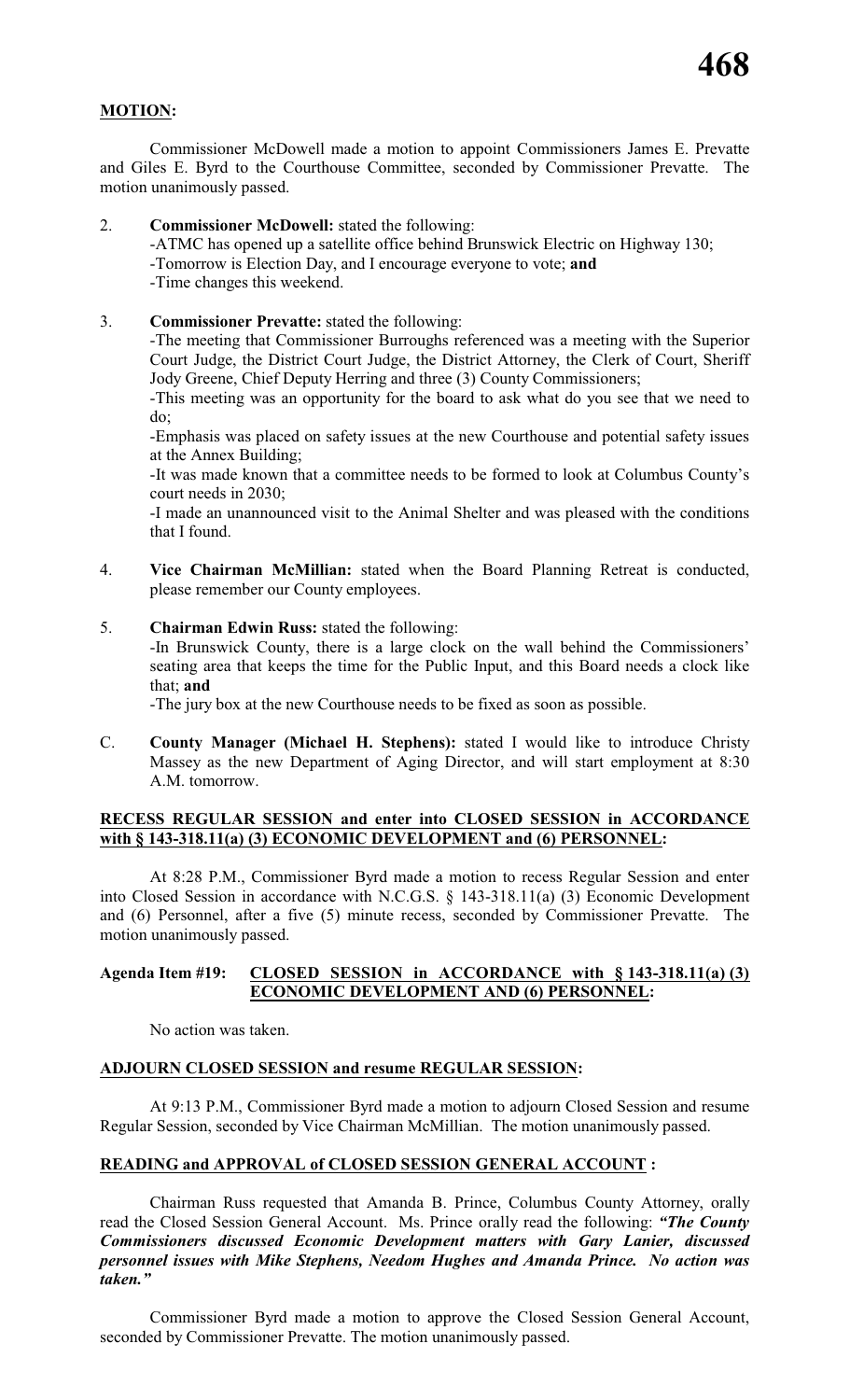

# **ESTABLISHMENT of MEETING DATES:**

Discussion was conducted relative to the dates for meetings with the Columbus County Schools Board of Education and the Southeastern Community College Board of Trustees, and the following dates were established:

| March 04, 2020, at 6:00 P.M.:       | Southeastern Community College Board of<br>Trustees at Southeastern Community<br>College, T-Building, Room 120 |
|-------------------------------------|----------------------------------------------------------------------------------------------------------------|
| March 09, 2020, at 6:00 P.M.:       | Columbus County Schools Board of<br>Education, at Southeastern Community<br>College, T-Building, Room 120; and |
| March 26, 2020, at 5:30 P.M. until: | Board Planning Retreat at Southeastern<br>Community College? (Location to be<br>determined)                    |

# **Agenda Item #20: ADJOURNMENT:**

At 9:20 P.M., Commissioner Byrd made a motion to adjourn, seconded by Commissioner Bullard. The motion unanimously passed.

**\_\_\_\_\_\_\_\_\_\_\_\_\_\_\_\_\_\_\_\_\_\_\_\_\_\_\_\_ \_\_\_\_\_\_\_\_\_\_\_\_\_\_\_\_\_\_\_\_\_\_\_\_\_\_\_\_\_\_**

**APPROVED:**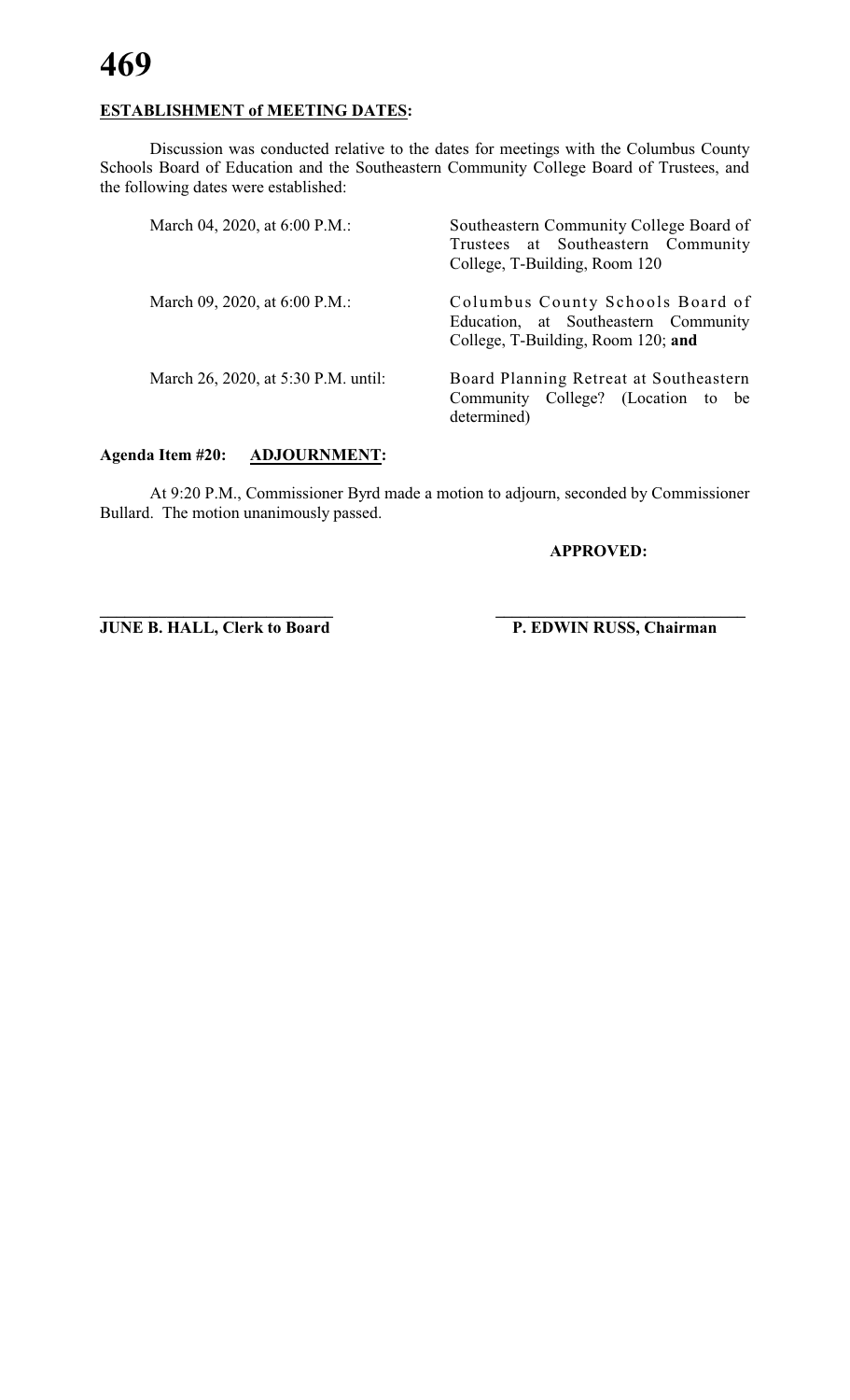The Honorable Columbus County Commissioners met on the above stated date and at the above stated time in the Dempsey B. Herring Courthouse Annex Building, located at 112 West Smith Street, Whiteville, North Carolina, to act as the Columbus County Water and Sewer District I Board.

### **COMMISSIONERS PRESENT: APPOINTEES PRESENT:**

P. Edwin Russ, **Chairman** Mike Stephens, **County Manager** James E. Prevatte June B. Hall, **Clerk to the Board** Giles E. Byrd **Bobbie Faircloth, Finance Officer** Trent Burroughs Ricky Bullard Charles T. McDowell

Jerome McMillian, Vice Chairman Amanda B. Prince, County Attorney

### **MEETING CALLED TO ORDER:**

At 7:47 P.M., Chairman P. Edwin Russ called the **combination meeting** of Columbus County Water and Sewer Districts I, II, III, IV and V Board Meeting to order.

### **Agenda Item#16: COLUMBUS COUNTY WATER and SEWER DISTRICTS I,II, III, IV and V - APPROVAL of BOARD MEETING MINUTES:**

February 17, 2020 **Combination Meeting** of Columbus County Water and Sewer Districts I, II, III, IV and V Board Meeting **(5 sets)**

Commissioner McDowell made a motion to approve the February 17, 2020 Columbus County Water and Sewer District I Board Meeting Minutes, seconded by Commissioner Prevatte. The motion unanimously passed.

### **ADJOURNMENT:**

At 7:48 P.M., Commissioner Burroughs made a motion to adjourn, seconded by Commissioner Byrd. The motion unanimously passed.

**\_\_\_\_\_\_\_\_\_\_\_\_\_\_\_\_\_\_\_\_\_\_\_\_\_\_\_\_ \_\_\_\_\_\_\_\_\_\_\_\_\_\_\_\_\_\_\_\_\_\_\_\_\_\_\_\_\_\_\_**

**APPROVED:**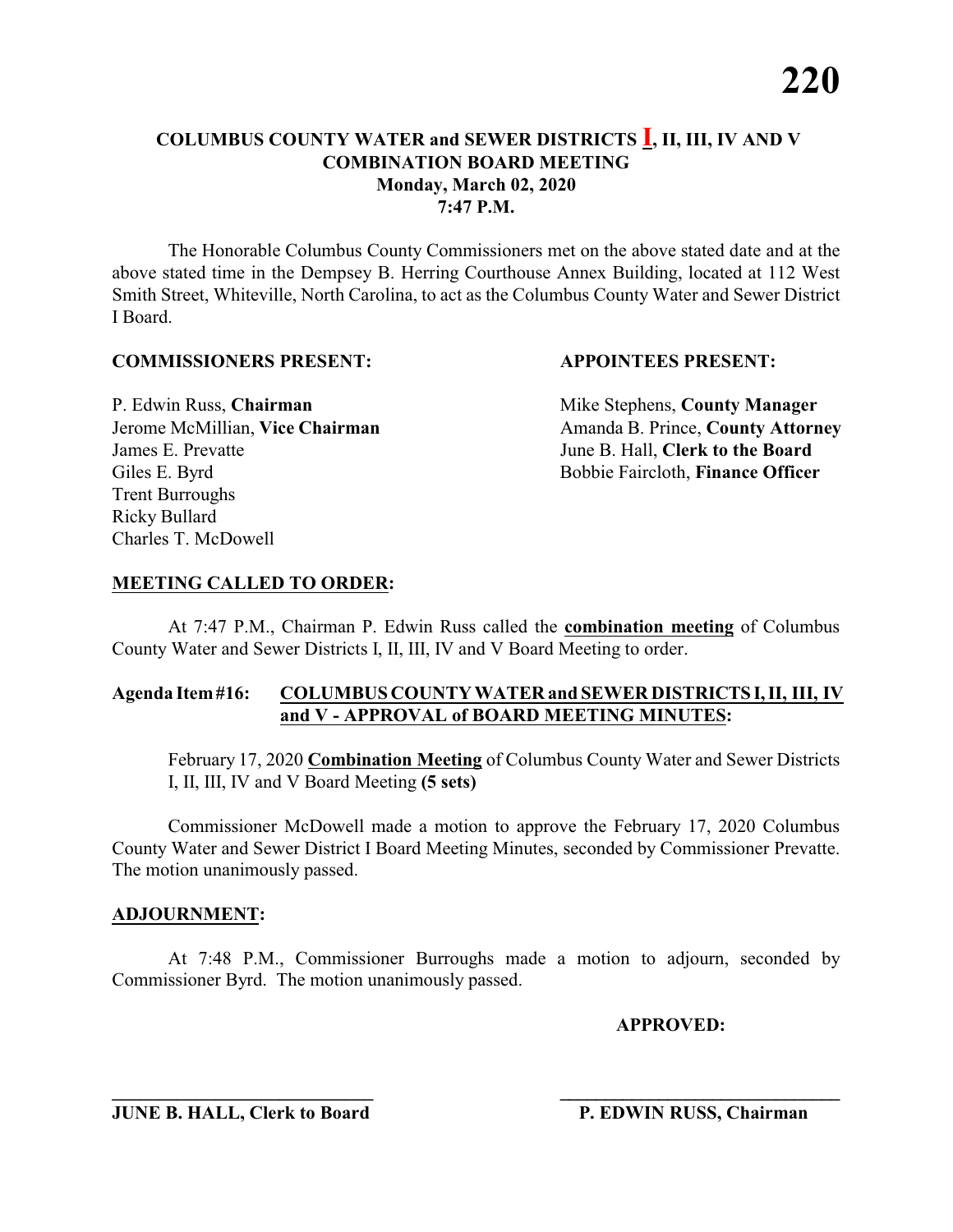The Honorable Columbus County Commissioners met on the above stated date and at the above stated time in the Dempsey B. Herring Courthouse Annex Building, located at 112 West Smith Street, Whiteville, North Carolina, to act as the Columbus County Water and Sewer District II Board.

### **COMMISSIONERS PRESENT: APPOINTEES PRESENT:**

P. Edwin Russ, **Chairman** Mike Stephens, **County Manager** James E. Prevatte June B. Hall, **Clerk to the Board** Giles E. Byrd **Bobbie Faircloth, Finance Officer** Trent Burroughs Ricky Bullard Charles T. McDowell

Jerome McMillian, Vice Chairman Amanda B. Prince, County Attorney

### **MEETING CALLED TO ORDER:**

At 7:47 P.M., Chairman P. Edwin Russ called the **combination meeting** of Columbus County Water and Sewer Districts I, II, III, IV and V Board Meeting to order.

### **Agenda Item#16: COLUMBUS COUNTY WATER and SEWER DISTRICTS I,II, III, IV and V - APPROVAL of BOARD MEETING MINUTES:**

February 17, 2020 **Combination Meeting** of Columbus County Water and Sewer Districts I, II, III, IV and V Board Meeting **(5 sets)**

Commissioner McDowell made a motion to approve the February 17, 2020 Columbus County Water and Sewer District II Board Meeting Minutes, seconded by Commissioner Prevatte. The motion unanimously passed.

### **ADJOURNMENT:**

At 7:48 P.M., Commissioner Burroughs made a motion to adjourn, seconded by Commissioner Byrd. The motion unanimously passed.

**\_\_\_\_\_\_\_\_\_\_\_\_\_\_\_\_\_\_\_\_\_\_\_\_\_\_\_\_ \_\_\_\_\_\_\_\_\_\_\_\_\_\_\_\_\_\_\_\_\_\_\_\_\_\_\_\_\_\_\_**

**APPROVED:**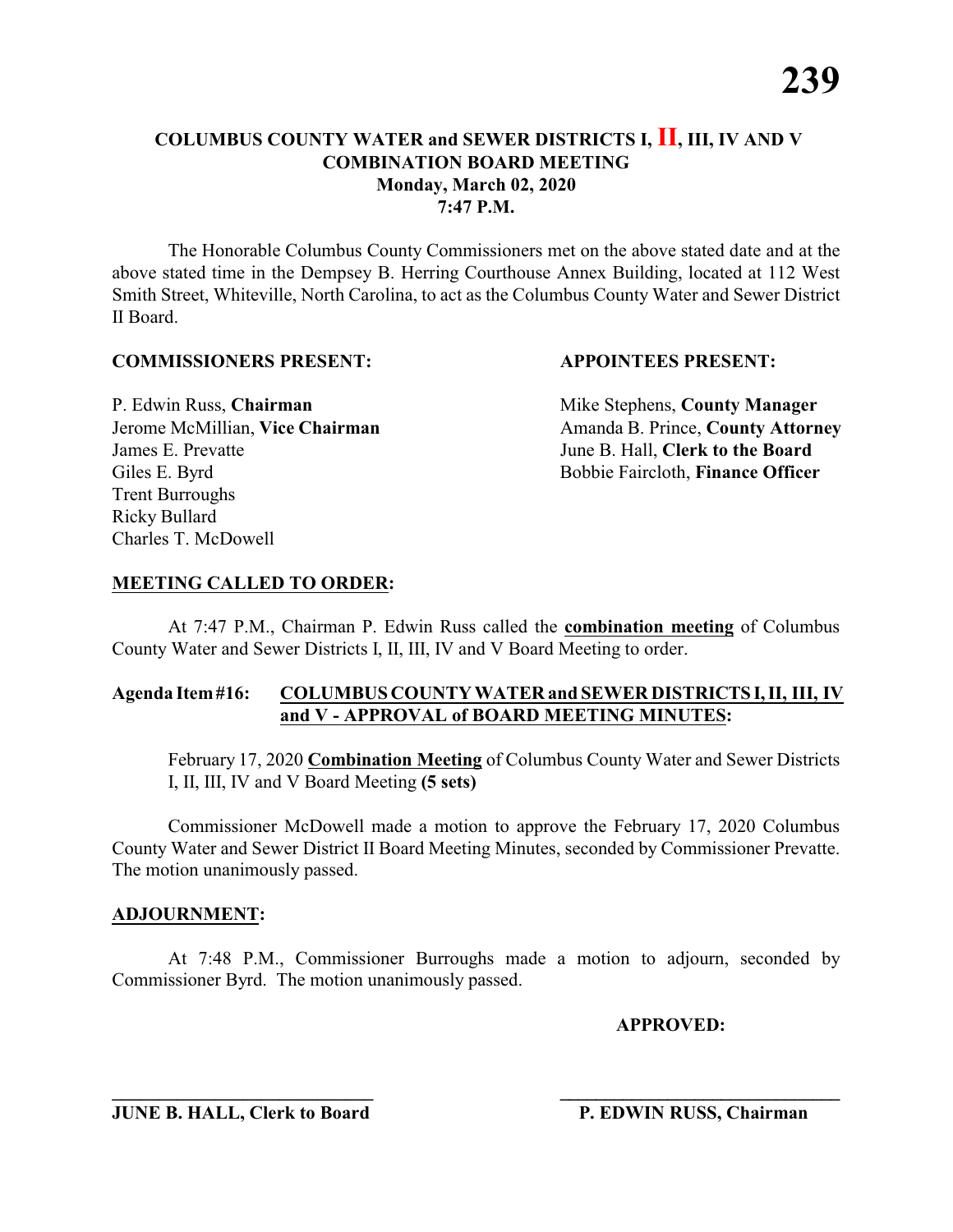The Honorable Columbus County Commissioners met on the above stated date and at the above stated time in the Dempsey B. Herring Courthouse Annex Building, located at 112 West Smith Street, Whiteville, North Carolina, to act as the Columbus County Water and Sewer District III Board.

### **COMMISSIONERS PRESENT: APPOINTEES PRESENT:**

P. Edwin Russ, **Chairman** Mike Stephens, **County Manager** James E. Prevatte June B. Hall, **Clerk to the Board** Giles E. Byrd **Bobbie Faircloth, Finance Officer** Trent Burroughs Ricky Bullard Charles T. McDowell

Jerome McMillian, Vice Chairman Amanda B. Prince, County Attorney

### **MEETING CALLED TO ORDER:**

At 7:47 P.M., Chairman P. Edwin Russ called the **combination meeting** of Columbus County Water and Sewer Districts I, II, III, IV and V Board Meeting to order.

### **Agenda Item#16: COLUMBUS COUNTY WATER and SEWER DISTRICTS I,II, III, IV and V - APPROVAL of BOARD MEETING MINUTES:**

February 17, 2020 **Combination Meeting** of Columbus County Water and Sewer Districts I, II, III, IV and V Board Meeting **(5 sets)**

Commissioner McDowell made a motion to approve the February 17, 2020 Columbus County Water and Sewer District III Board Meeting Minutes, seconded by Commissioner Prevatte. The motion unanimously passed.

### **ADJOURNMENT:**

At 7:48 P.M., Commissioner Burroughs made a motion to adjourn, seconded by Commissioner Byrd. The motion unanimously passed.

**\_\_\_\_\_\_\_\_\_\_\_\_\_\_\_\_\_\_\_\_\_\_\_\_\_\_\_\_ \_\_\_\_\_\_\_\_\_\_\_\_\_\_\_\_\_\_\_\_\_\_\_\_\_\_\_\_\_\_\_**

**APPROVED:**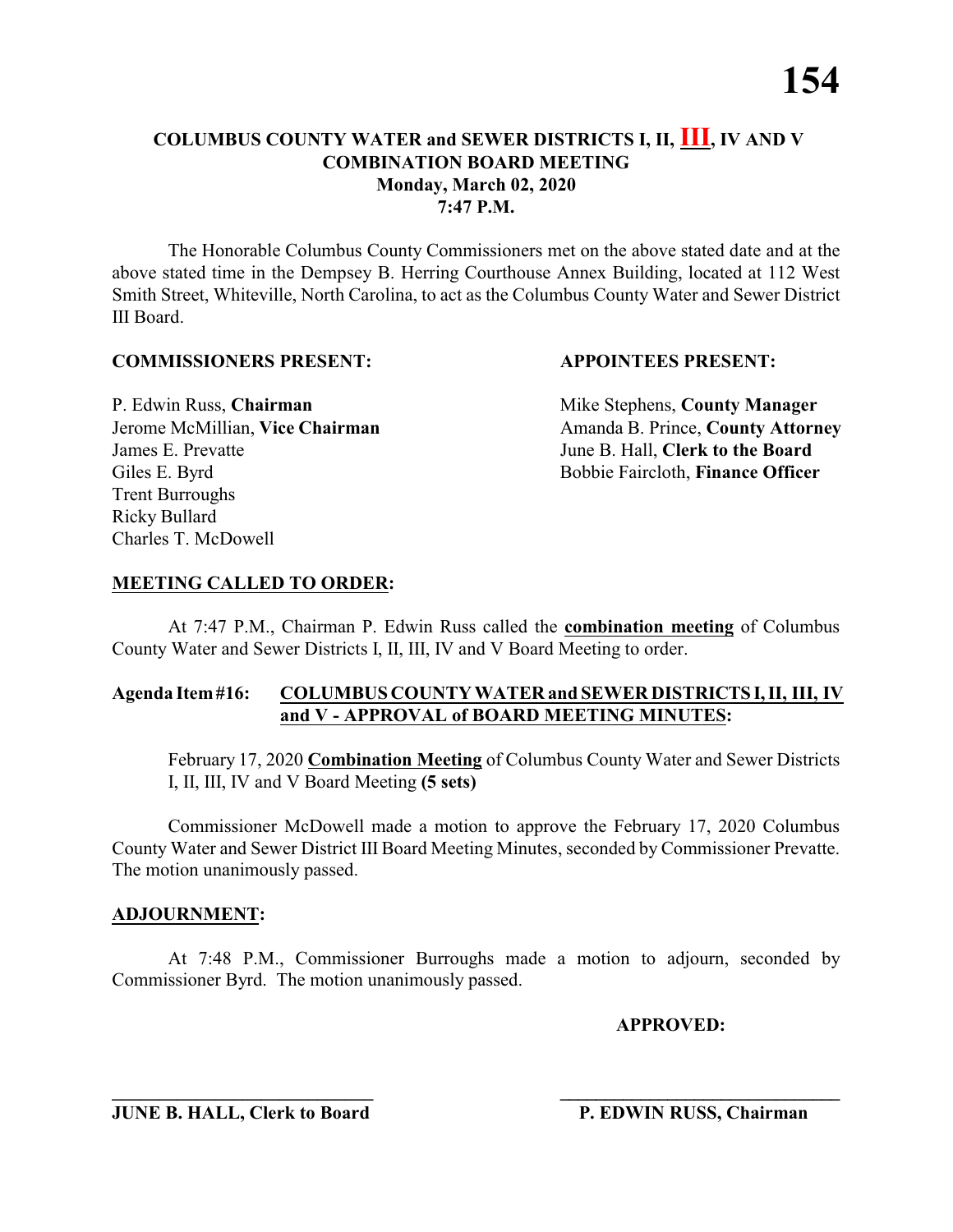The Honorable Columbus County Commissioners met on the above stated date and at the above stated time in the Dempsey B. Herring Courthouse Annex Building, located at 112 West Smith Street, Whiteville, North Carolina, to act as the Columbus County Water and Sewer District IV Board.

### **COMMISSIONERS PRESENT: APPOINTEES PRESENT:**

James E. Prevatte June B. Hall, **Clerk to the Board** Giles E. Byrd **Bobbie Faircloth, Finance Officer** Trent Burroughs Ricky Bullard Charles T. McDowell

P. Edwin Russ, **Chairman** Mike Stephens, **County Manager** Jerome McMillian, Vice Chairman Amanda B. Prince, County Attorney

### **MEETING CALLED TO ORDER:**

At 7:47 P.M., Chairman P. Edwin Russ called the **combination meeting** of Columbus County Water and Sewer Districts I, II, III, IV and V Board Meeting to order.

### **Agenda Item#16: COLUMBUS COUNTY WATER and SEWER DISTRICTS I,II, III, IV and V - APPROVAL of BOARD MEETING MINUTES:**

February 17, 2020 **Combination Meeting** of Columbus County Water and Sewer Districts I, II, III, IV and V Board Meeting **(5 sets)**

Commissioner McDowell made a motion to approve the February 17, 2020 Columbus County Water and Sewer District IV Board Meeting Minutes, seconded by Commissioner Prevatte. The motion unanimously passed.

### **ADJOURNMENT:**

At 7:48 P.M., Commissioner Burroughs made a motion to adjourn, seconded by Commissioner Byrd. The motion unanimously passed.

**\_\_\_\_\_\_\_\_\_\_\_\_\_\_\_\_\_\_\_\_\_\_\_\_\_\_\_\_ \_\_\_\_\_\_\_\_\_\_\_\_\_\_\_\_\_\_\_\_\_\_\_\_\_\_\_\_\_\_\_**

**APPROVED:**